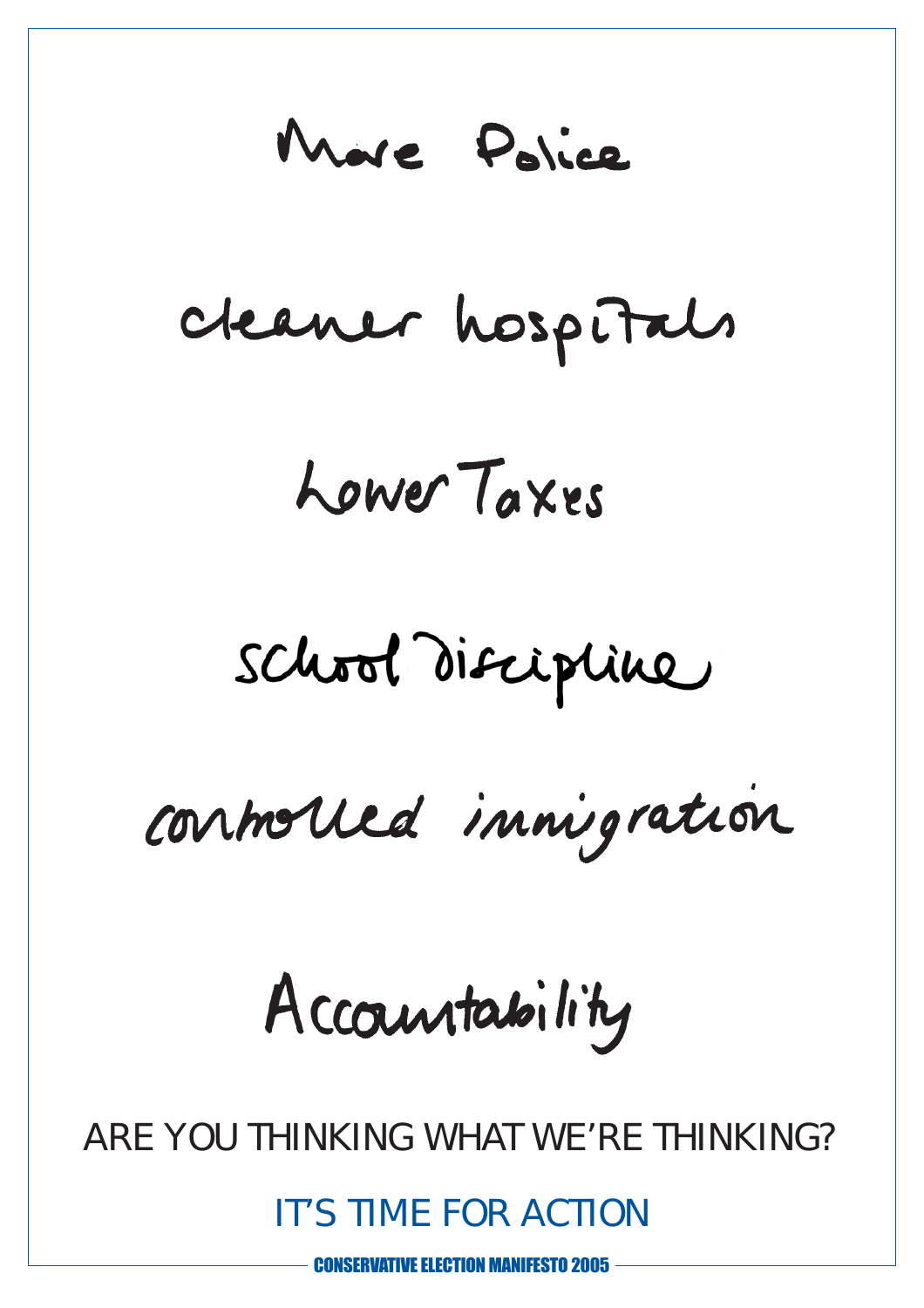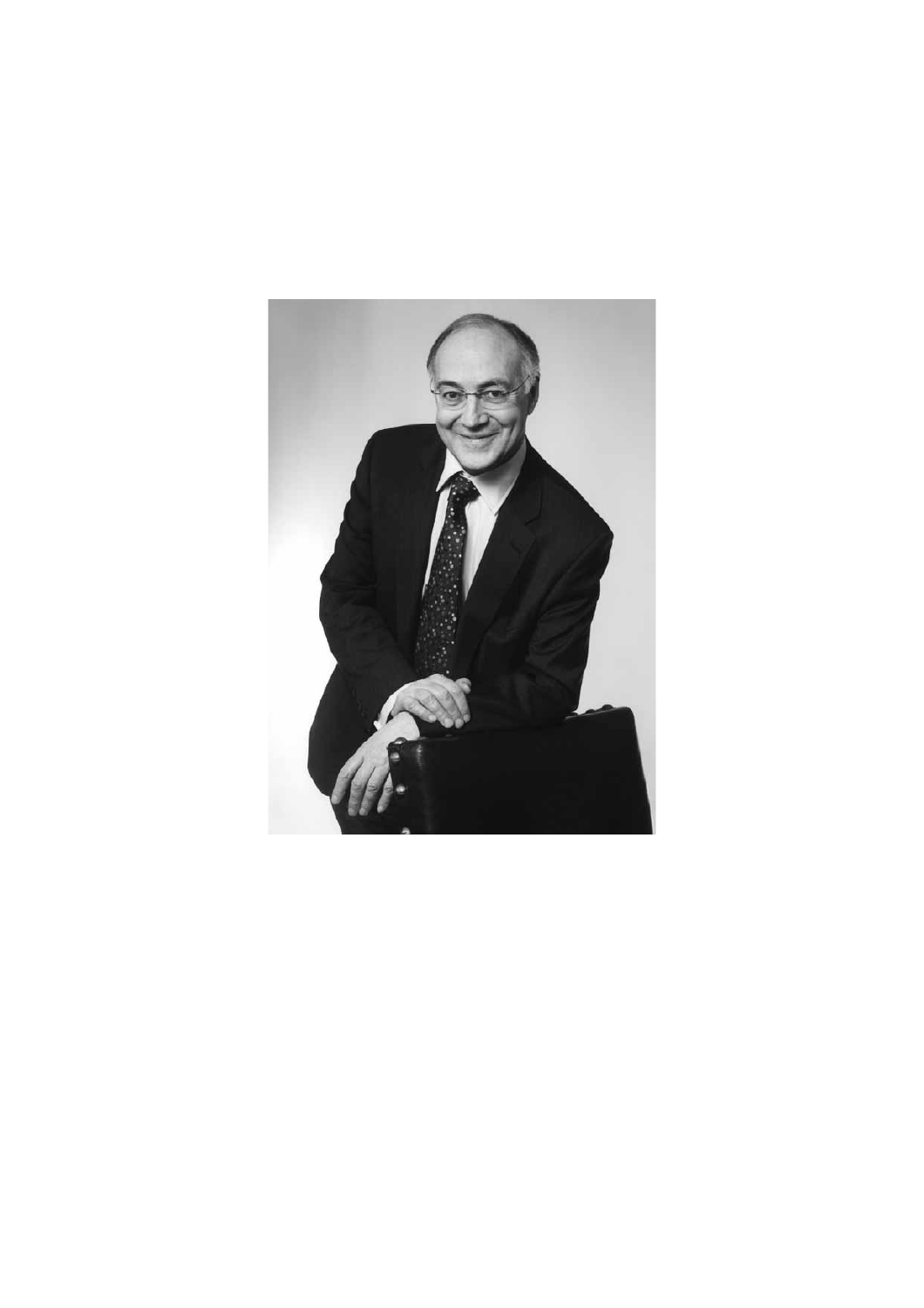### THE BRITISH DREAM

### **I BELIEVE that Britain could be doing so much better.**

Our country has everything going for it. Creative flair, world-beating companies, globally-respected universities, a tradition of tolerance, a love of freedom, a talent for enterprise, a concern for the underdog and the ability to pull together in a crisis.

Britain is a great country. But today it is heading in the wrong direction. Far too many people are held back from achieving their full potential. A thousand everyday frustrations prevent the British people from living fulfilled lives.

Conservatives know that governments don't have all the answers. But if they govern with the right values, they can make a real difference. Today, Britain is being governed with the wrong values.

Instead of rewarding families who do the right thing, work hard and pay their taxes, Mr Blair's Government takes them for granted. And after eight years in power, all he offers is more talk.

Meanwhile, people worry about infections they might catch in hospitals which are dirty when they should be clean. Parents worry about their children not learning to read and write properly in classrooms which are unruly, not disciplined. In too many communities it is responsible citizens, not criminals and yobs, who walk in fear. Our out-of-control immigration system encourages people smugglers and penalises genuine refugees. And all this has happened despite huge, stealthy increases in taxation.

So long as this continues, the people of this country are deprived of the chance to be all they can be. They shouldn't have to settle for this.

At this election there is a chance for us to be optimistic about our future again. People have been let down by a Government that has lost touch with them. On May 5th they can elect a Government that focuses on the things that matter. A Government that acts - and delivers results. A Government that does exactly what it says.

We will be ambitious for our country - a Conservative Government will aspire to give everyone the chance to make the most of their lives. We will govern on behalf of the forgotten majority and their values, the people who make up the backbone of our country: people who work hard; save to buy their first home; take responsibility for their families. People who do the right thing should be rewarded, not punished.

We will extend choice – a Conservative Government will give individuals more control over their own money and over the public services we all depend on.

We will devolve power from the centre to our communities – a Conservative Government will trust professionals and enable parents and patients to shape services according to their needs.

We will secure the foundations of a successful and decent society – a Conservative Government will tilt the balance of the justice system in favour of the victim, and will restore control of our borders. We will settle our relationship with the European Union by bringing powers back from Brussels to Britain.

The British people should feel confident that they can get on with their lives while their Government concentrates on tackling the practical problems which matter to them. That is why a Conservative Government will be focused on cleaner hospitals, school discipline, more police, controlled immigration and lower taxes.

I'm in politics to give something back to the country which gave so much to me. As the child of immigrants, as a state school pupil, as the first person in my family to go to university, I am driven by a profound sense of pride in Britain.

For me the heart of politics is all about people – their hopes and aspirations. People want the freedom, security and opportunity to get on in life.

They want the freedom to take the important decisions about their families and to keep more of the money they earn. They want the security that goes with owning your home, saving for your retirement, living in a safe neighbourhood. They want the opportunity provided by a good education and a thriving economy.

And they expect fair play. I believe that to be treated equally is a birthright, and that discrimination is wrong. A Conservative Government will govern in the interests of everyone in our society – black or white, young or old, straight or gay, rural or urban, rich or poor.

People are tired of politicians who talk and talk, but fail to deliver. They're tired of politicians saying one thing before an election and doing something else afterwards. So the next Conservative Government will not only make a difference: it will be different. Accountability will be our watchword. This manifesto sets out clearly our priorities for what we will do, how we will pay for it, and the values by which we will govern.

**People have had enough talk. It's time for action.**

Sidned Hund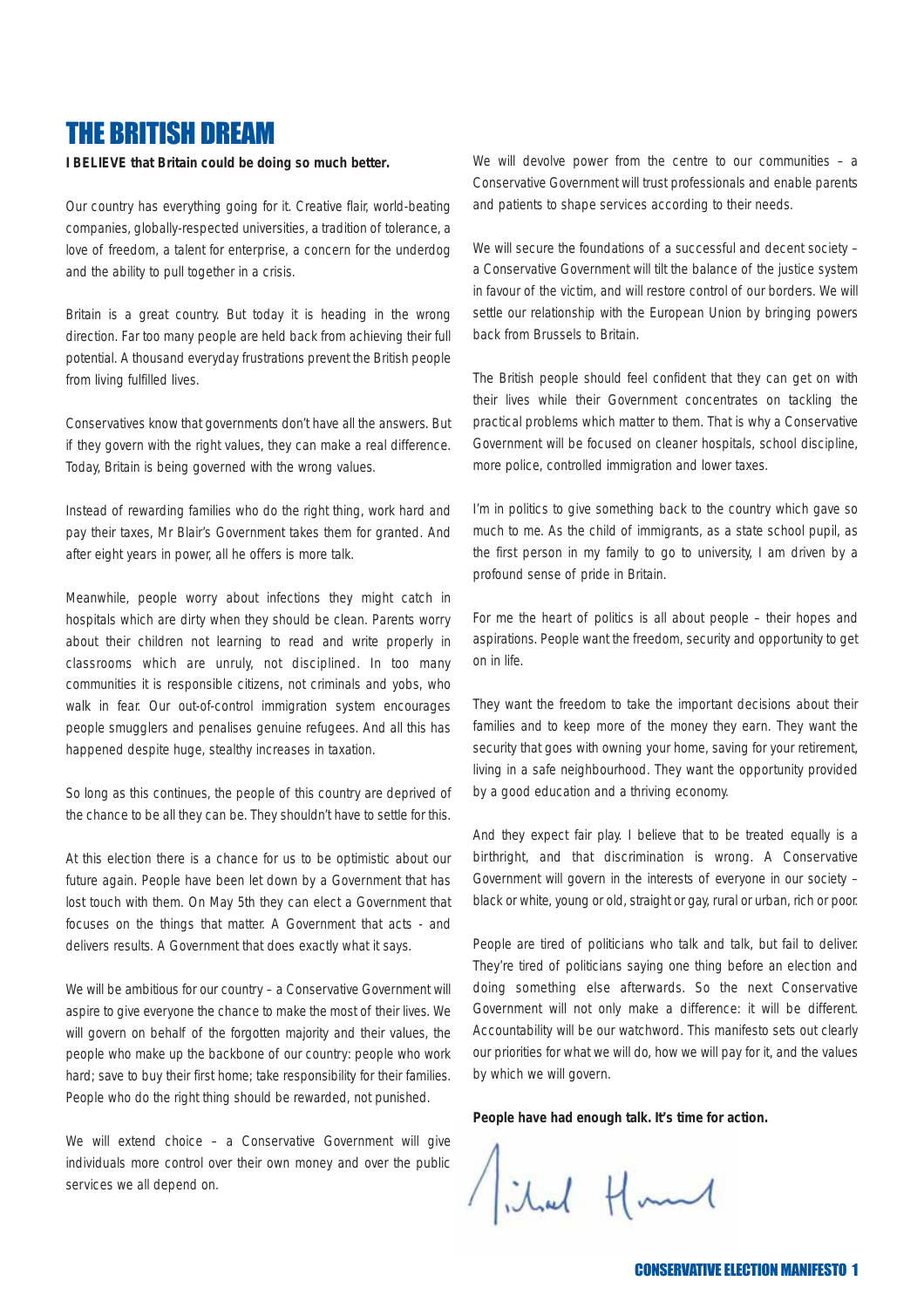My taxes keep going up, but What have we got to show for it ?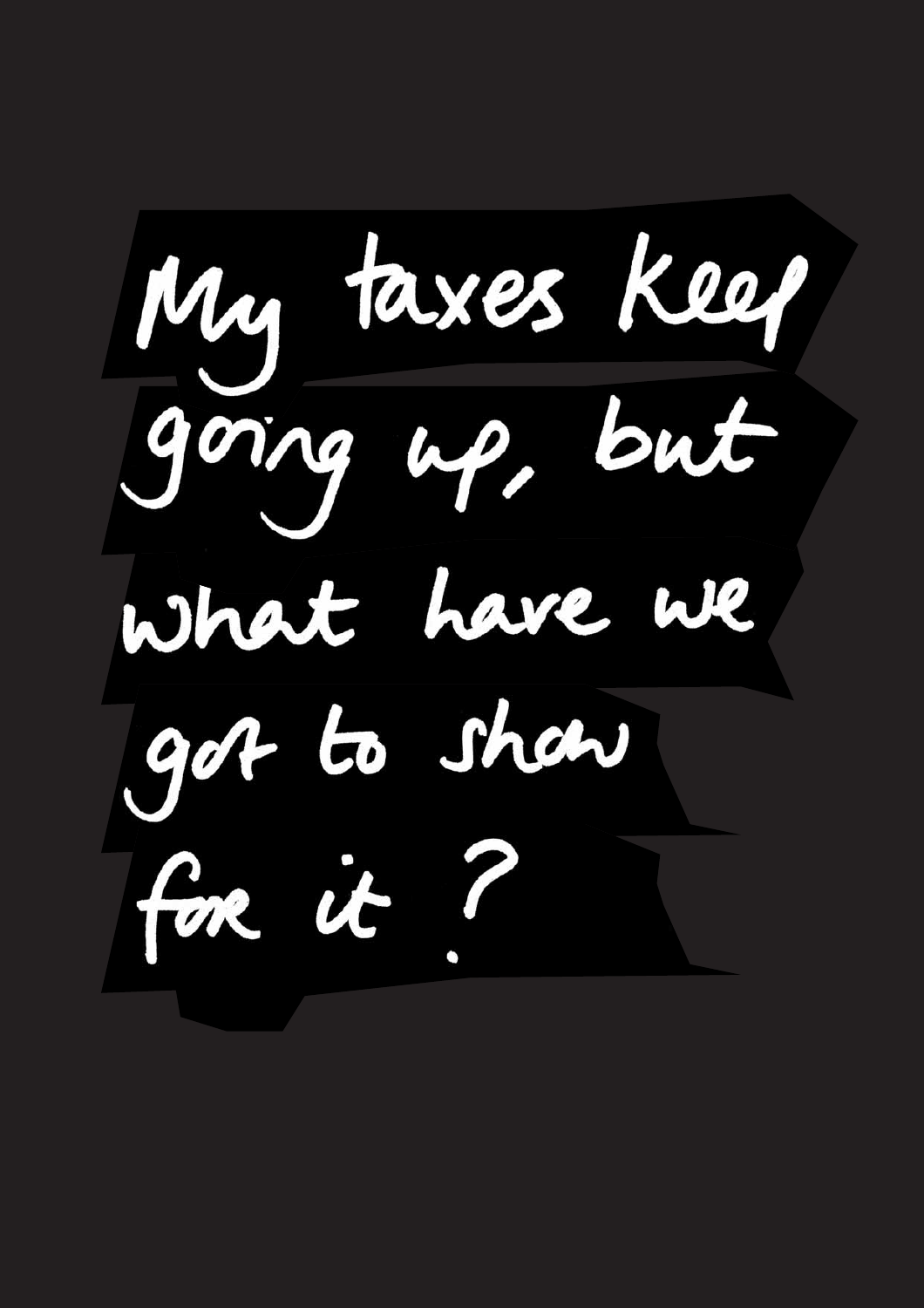### **Value for Money and Lower Taxes**

A strong economy is the foundation for everything we do. It provides higher living standards so that people can look to the future with optimism. It creates the jobs we all depend on – enabling families to build their financial independence. It should guarantee our pensions in old age. It provides a safety net for the least fortunate. It is essential in tackling poverty, including child poverty. It pays for our public services – our children's education and our parents' healthcare. And it allows us to invest in our nation's security – defence, the police and border controls.

Our economic success over generations has been built on the hard work, enterprise and creativity of the British people.

Today, government is spending too much, wasting too much and taxing too much. Britain cannot continue indefinitely to spend more than she is earning without higher taxes or higher interest rates – either of which will harm our economic prospects. If we are to secure our future prosperity, government must once again start to live within its means.

The consequences of Labour's profligacy are now plain to see. Last year, average living standards fell for the first time in over a decade – and the poorest 10 per cent of Britons became poorer.

We need to change direction.

The way in which a government allocates taxpayers' money demonstrates its values. By going to war on waste and ending ineffective public spending programmes, we will achieve three simple aims.

First, we will give taxpayers value for money. We will spend the same as Labour would on the NHS, schools, transport and international development, and more than Labour on police, defence and pensions. But we will save £12 billion a year by 2007-8 by cutting back other expenditure. We will freeze civil service recruitment, remove 235,000 bureaucratic posts, and cut or abolish 168 public bodies.

Over the period to 2011-12, we will increase government spending by 4 per cent a year, compared to Labour's plans (on current trends) to increase spending by 5 per cent a year.

Second, we will avoid further Labour stealth taxes by reducing government borrowing. Of our £12 billion savings, we will use £8 billion to reduce Labour's excessive borrowing, so that we can avoid the tax rises that would otherwise be needed.

Third, we will lower taxes. We believe that people should choose how their money is spent. They should be rewarded for their hard work and be given peace of mind in old age. We will use the remaining £4 billion of our £12 billion savings to cut taxes in our first Budget.

Lower taxes promote enterprise and growth. But they also promote the right values. Hard-working families have suffered from Labour's tax raids on mortgages and marriage, pensions and petrol, buying a home and having a job.

# **II** People who work hard, pay their taxes and do the right thing should be rewarded, not punished  $\frac{11}{\text{thin}}$ **II**<br>Cons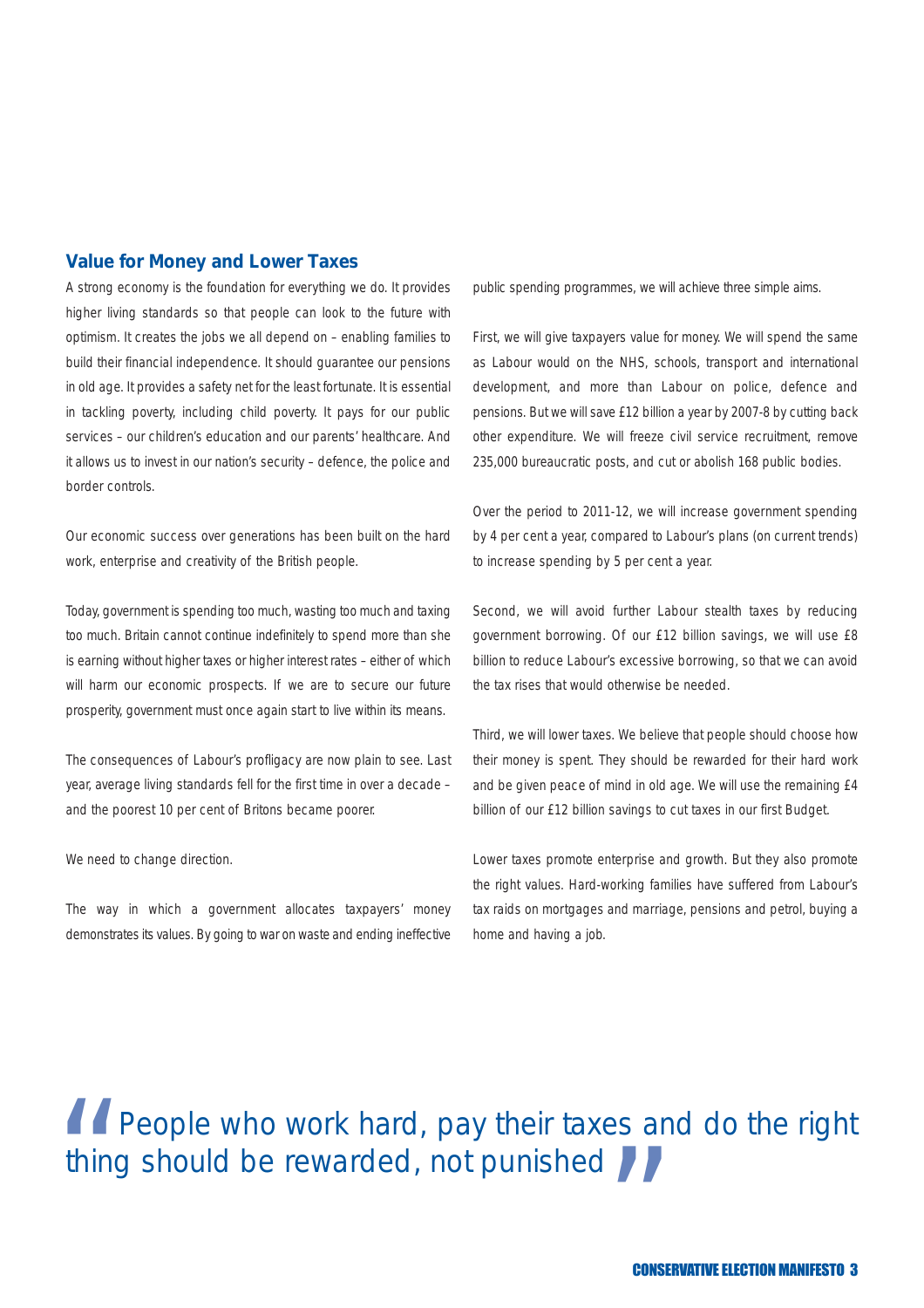We will change direction. Whereas Labour want to make people more dependent on the State, we believe that lower taxes help families build their financial independence and security. For those on low incomes we will retain the minimum wage, together with proposed increases.

After a lifetime of paying taxes, we believe people deserve dignity in retirement. Rising council tax bills, which are up by 76 per cent since Labour came to power, have hit pensioners particularly hard. That is why our tax plans include halving council tax bills for millions of pensioners. Our new, permanent discount, reducing council tax bills by up to £500 for households where all residents are over 65 will be fully funded by central government.

A Conservative Government will increase the basic state pension in line with earnings rather than prices, reversing the spread of meanstesting. Over four years, this will increase the value of the pension by around £7 a week for single pensioners and £11 a week for couples – on top of increases in line with inflation. We will also keep all the other benefits that pensioners currently receive, including the Winter Fuel Payment, free television licences for the over-75s, and this year's one-off £200 council tax payment.

The financial security of pensioners tomorrow will be vastly improved by encouraging more saving today. To get more people into the saving habit, we will create a new Lifetime Savings Account in which government contributions top up the money that people save themselves. And we will take a series of steps to strengthen company pensions. We will abolish the rules that stop firms promoting pension



schemes to their staff, encouraging employers to make pension schemes 'opt-out' rather than 'opt-in'. We will also use the unclaimed assets of banks and other financial institutions to replenish the pension funds of people who lose out when a scheme fails.

The best guarantee of future prosperity is a dynamic economy. The growth of China, India and other Asian economies poses a direct challenge to our future competitiveness. New technology and the speed of global capital flows punish the inflexible and the sluggish. We need to reward risk-taking and innovation so that Britain becomes the best place in the world to start and grow a business.

As well as keeping taxes low, we must reduce the burdens on business through deregulation.

A Conservative Government will negotiate to restore our opt-out from the European Social Chapter and liberate small businesses from jobdestroying employment legislation.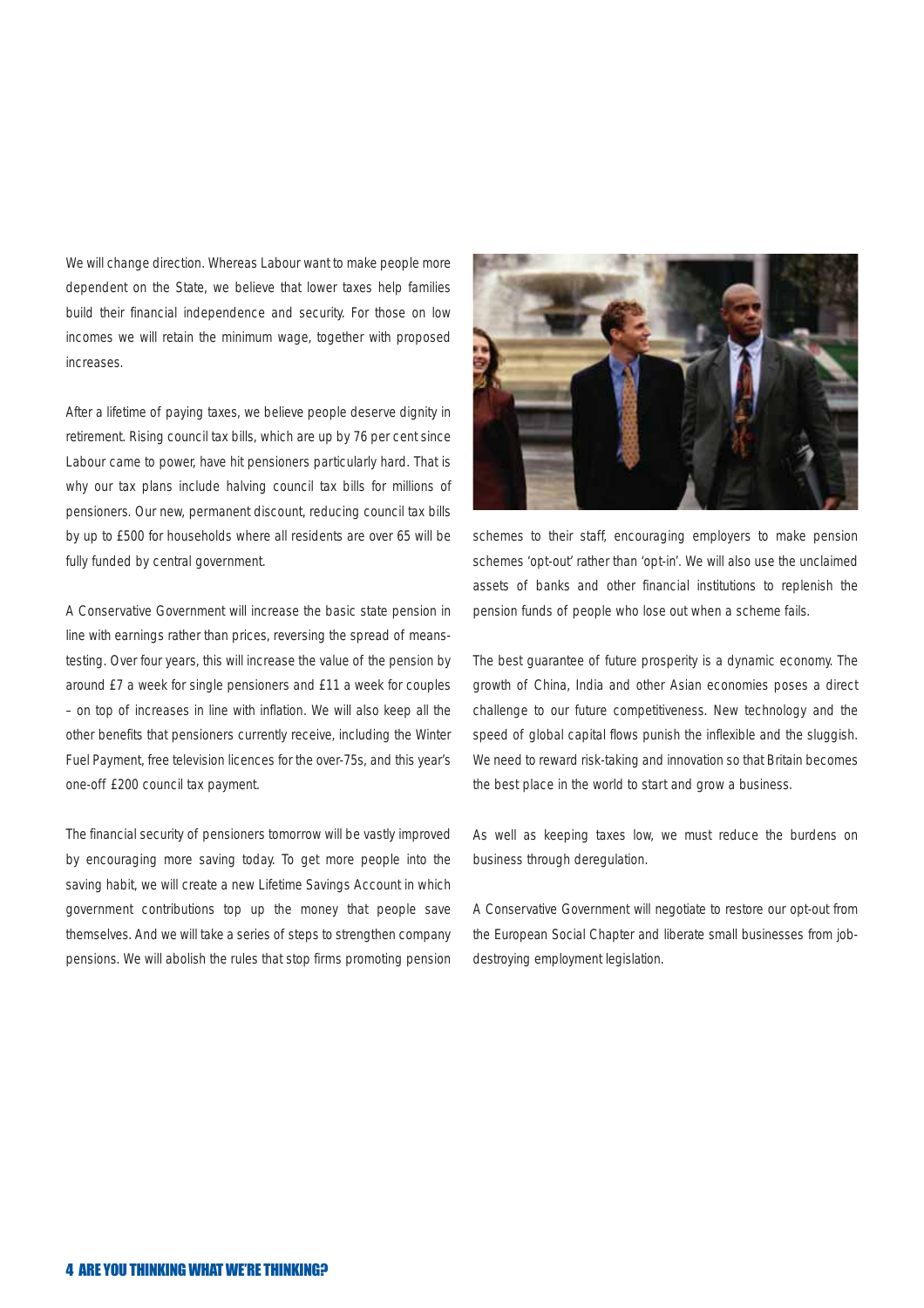



We will set regulatory budgets for each department, capping and then cutting the cost of the regulations that they can introduce in any one year. All new regulation will have to have benefits exceeding costs, and regulations will be given 'Sunset Reviews' to check that this remains the case. A Conservative Government will end the elaboration or 'goldplating' of EU directives.

A Conservative Government will lock in economic stability. We will maintain the independence of the Bank of England in setting interest rates. We will not join the Euro. By keeping the pound as our currency, control of our interest rates will continue to be set to meet the needs of the British economy. As the other major parties are committed to joining the euro, only the Conservatives can make this pledge.

### **Lower Taxes**

- **Value for money**
- **A lower tax economy**
- **Support for saving, dignity for pensioners**
- **Less regulation**
- **A stable economy with low interest rates**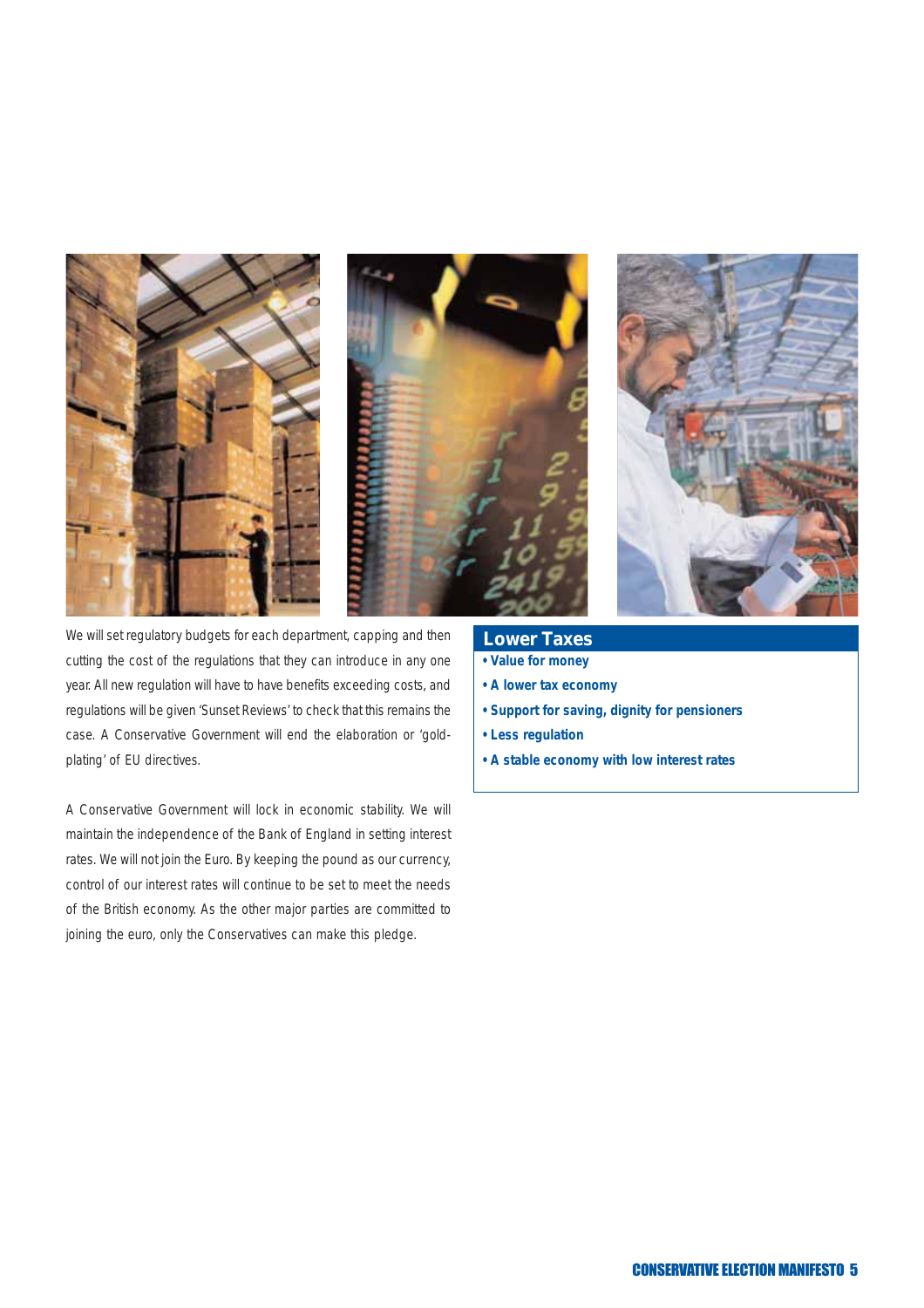Nhat's wrong with a little Discriptine ih schools?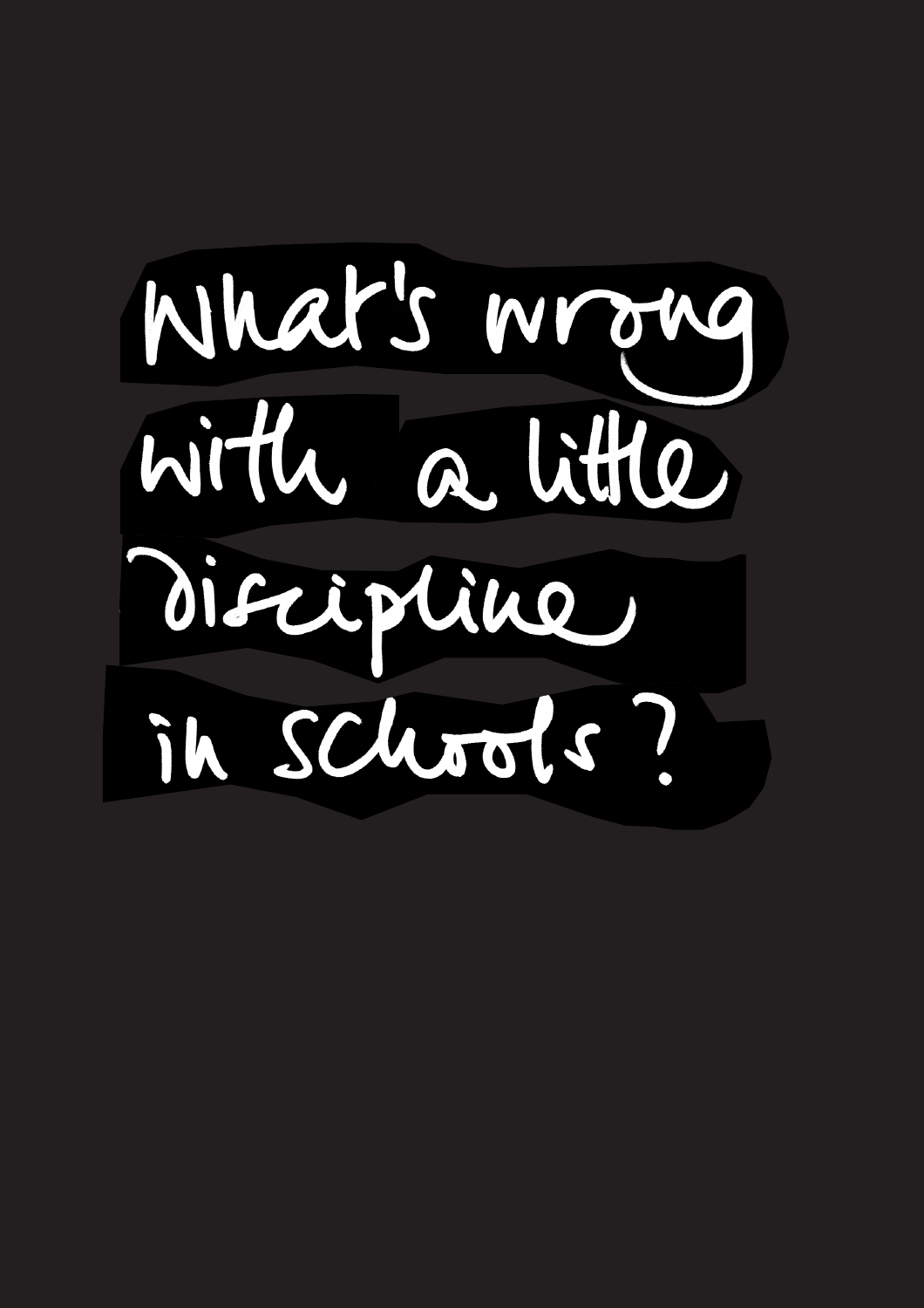### **Flexible Childcare and School Discipline**

It's not easy bringing up a family in modern Britain. Parents who work hard to give their children the best start in life need a government that is on their side. That means access to flexible childcare and schools with good discipline and high standards.

Juggling work and family life can be a struggle. Under Labour, Britain has the most expensive childcare in Europe, and many working families receive no help.

Conservatives trust families to make the right decisions about childcare. We will reform the system to increase choice, flexibility and support for working families.

We will provide more flexible maternity pay - giving mothers a choice of whether to receive it over nine months, or a higher amount paid over six months.

During the next Parliament, we will ensure that all working families who qualify for the working tax credit will receive up to £50 a week for each child under the age of five, irrespective of the type of childcare they choose. We will end Labour's insistence on endless form-filling and enable families to choose between formal and informal childcare.

We will also give extra support for workplace nurseries and provide a new network of clubs for older children.

Education enriches lives and provides us all, whatever our background, with the tools to achieve our ambitions.

Providing good education costs money – and our plans provide for an extra £15 billion a year for schools by 2009-10. Even more important than extra money, we must get the fundamentals right.

Classrooms need to be disciplined environments where children can learn. Teachers must be free to follow their vocation and inspire young minds. Standards must be maintained so that pupils, colleges and employers have examinations they can trust. Our education system should encourage excellence and ambition.

Today, these basics have been completely neglected. Over one million children play truant each year. Head teachers have been

# **Teachers can only teach and children can only learn in** a school with good discipline  $\frac{1}{a}$  so **"**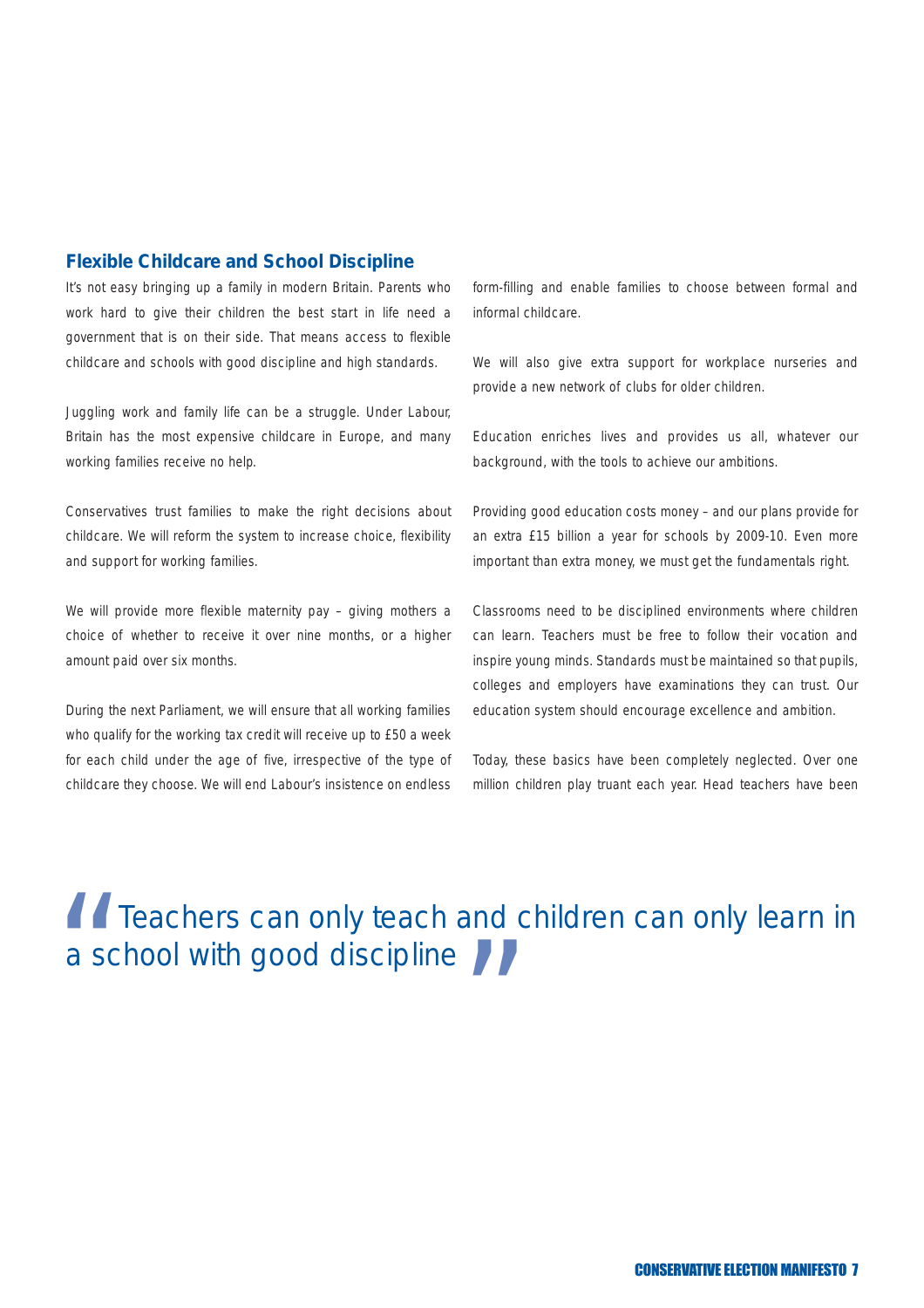denied the final say on expulsions, and good schools will be further punished by being forced to admit a quota of disruptive pupils.

Last year a third of children left primary school unable to write properly and more than 40,000 teenagers left school without a single GCSE. Examinations have been devalued so that it is possible to secure a 'C' Grade at GCSE maths with just 16 per cent.

A Conservative Government will put the right values at the heart of our education system. We will ensure proper discipline in schools by giving heads and governors full control over admissions and expulsions. We will not allow a minority to ruin the education of the majority. Instead of disrupting the education of others, difficult pupils will be given the chance to get their lives back on track in special Turnaround Schools.

The respect due to teachers will be enhanced by protecting them against malicious allegations of abuse and, most importantly, reducing the massive burden of paperwork.

Schools will be liberated to set their own priorities and budgets. The current proliferation of funding streams will be replaced by a simple system, with funds allocated on the basis of pupil numbers. Money will follow the pupil. Head teachers will then have the freedom to spend money in accordance with their school's own needs, without interference from Whitehall.

The examination system will be made more transparent and accountable. The targets which encourage examiners to award higher and higher grades for the same level of performance will be scrapped. Marks will be published alongside grades. And schools will be free to offer internationally-recognised qualifications alongside GCSEs and A-Level. We will slim down and improve the National Curriculum, root out political correctness, restore rigour and give teachers the scope once again to be creative and imaginative.



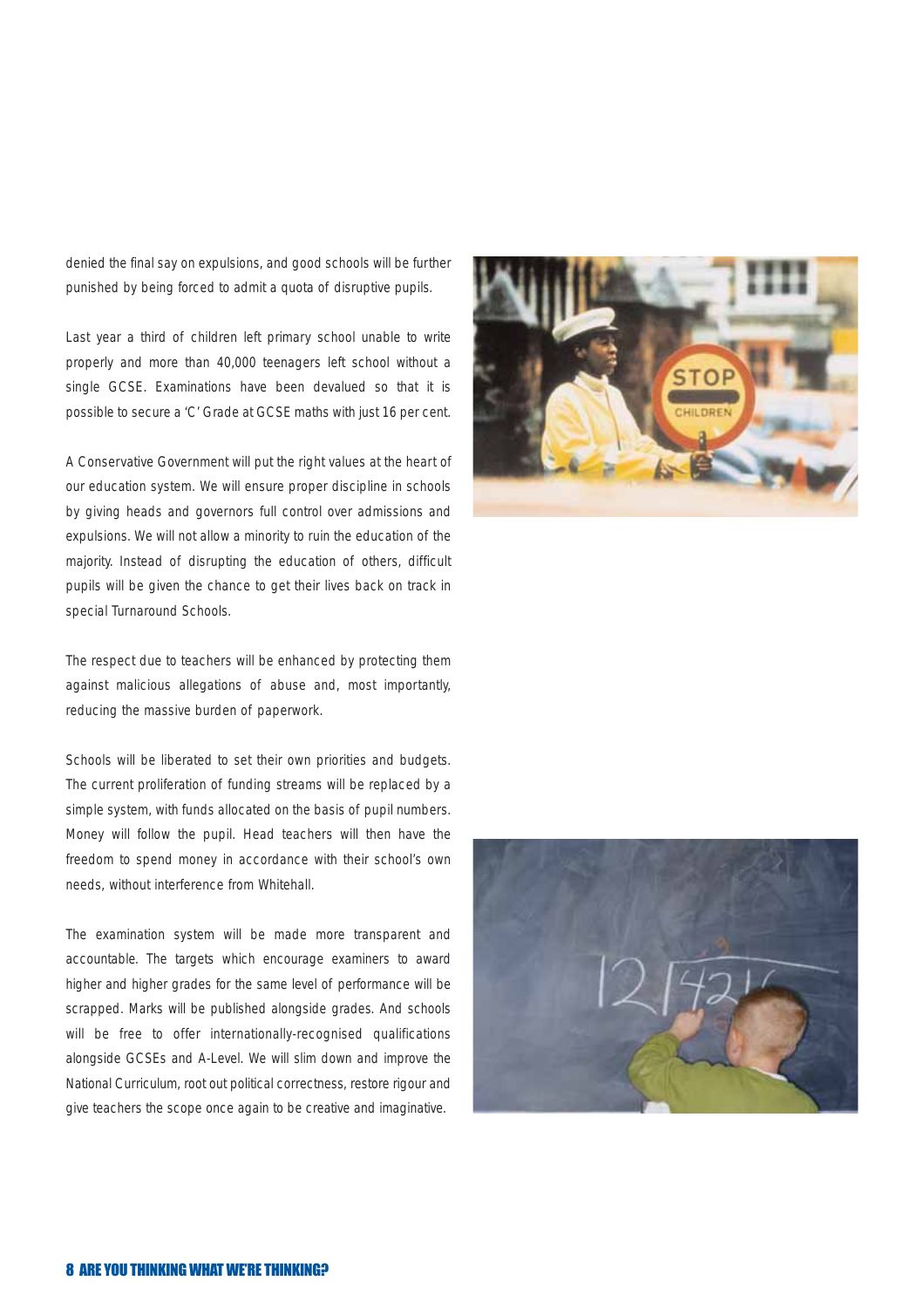Many children leave school at 16 because they are bored and because vocational education does not have the status that it deserves. We will end the snobbery that has damaged vocational education. New grants will be made available to help pupils who wish to combine GCSEs with vocational study at a wide range of colleges, businesses and other enterprises. We will introduce 300,000 vocational grants of £1,000 each for 14-16 year olds.

Education should be about more than academic learning. Under Labour, sport has been squeezed out of the curriculum and child obesity has risen alarmingly.

Our schools should be places where children also learn other skills for life, such as healthy living, being part of a team and respecting others. We will give every child the right to two hours of after-school sport with our Club2School programme, at no cost to parents. We support improvements to school dinners, and will go further by banning junk food in schools.

Children need to be taught how to deal with risks in life. We will encourage learning outside the classroom and provide protection for teachers worried about school trips.

Parents know their children best and are increasingly frustrated at not being able to exercise more choice and control over their children's education. We will give parents the right to choose the school best suited to their child's needs, and our school expansion fund will provide an additional 600,000 places in our first term. This will ensure that in our first five years 100,000 more parents get their first choice of school.

Schools will have responsibility for admissions, good schools will be allowed to grow and support will be given to new schools set up to respond to parental demand. Parents will also be able to send their children free of charge to any independent school that offers a place at no more than the cost of a state-funded school.

We will pay particular attention to children with special needs. Under Labour, the dogmatic pursuit of inclusion has led to the closure of special schools and children have suffered as a result. A Conservative Government will introduce a moratorium on the closure of special schools and give parents proper information and choice so they can secure the best opportunities for their children.

Labour have ignored the further education sector. We will simplify funding, replace the bureaucratic Learning and Skills Councils, ensure that money follows the student and allow colleges to apply for "Super college" status with greater freedom to manage budgets, specialise and innovate.

We will restore real choice in higher education by scrapping fees and abolishing Labour's admissions regulator. University funding will depend on attracting new students and so excellence will be encouraged. We will also help universities move towards greater financial independence by building up their individual endowments.

### **School Discipline**

- **Discipline in class**
- **Rigorous standards**
- **Choice for parents**
- **Investing more in local schools**
- **No university fees**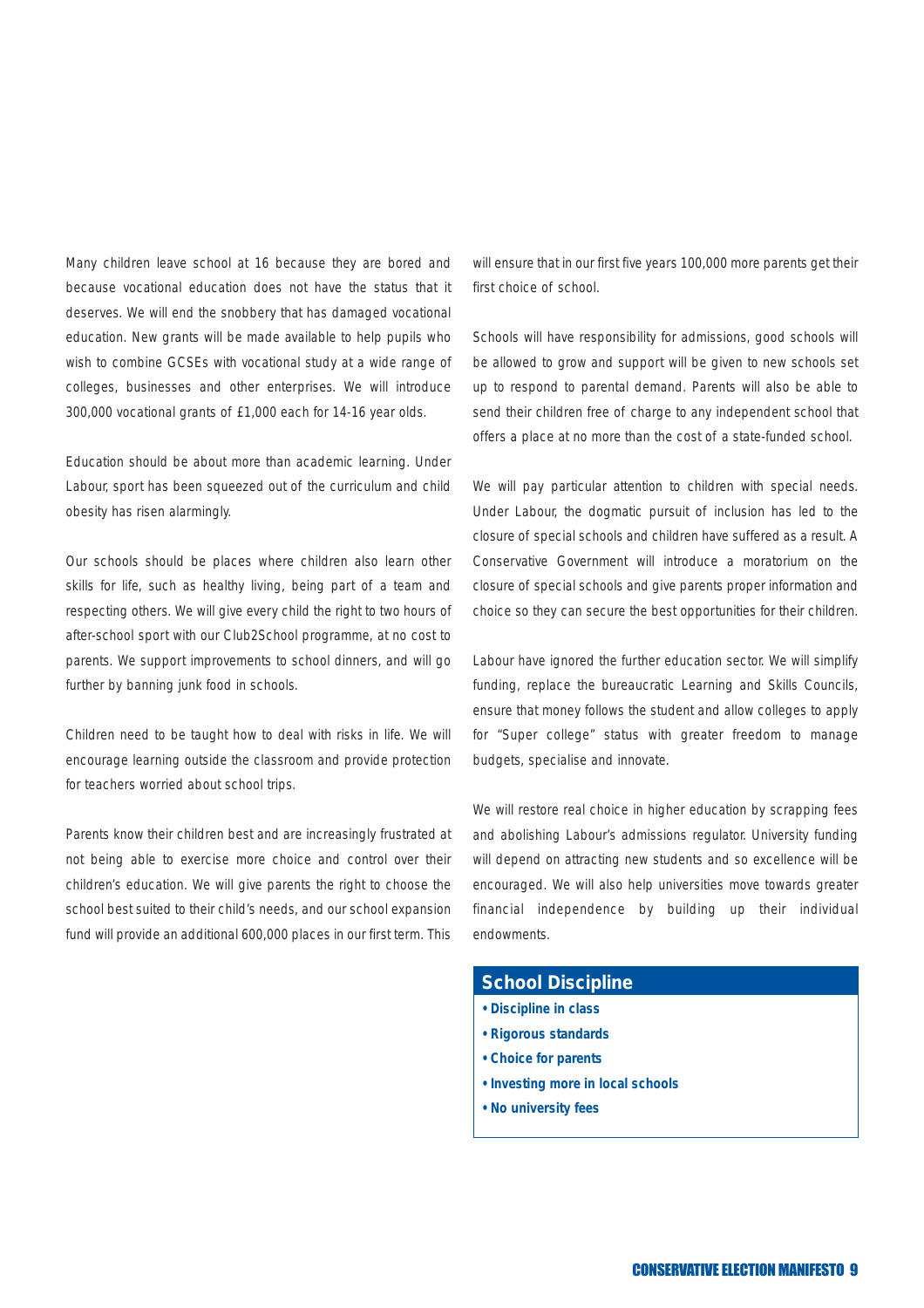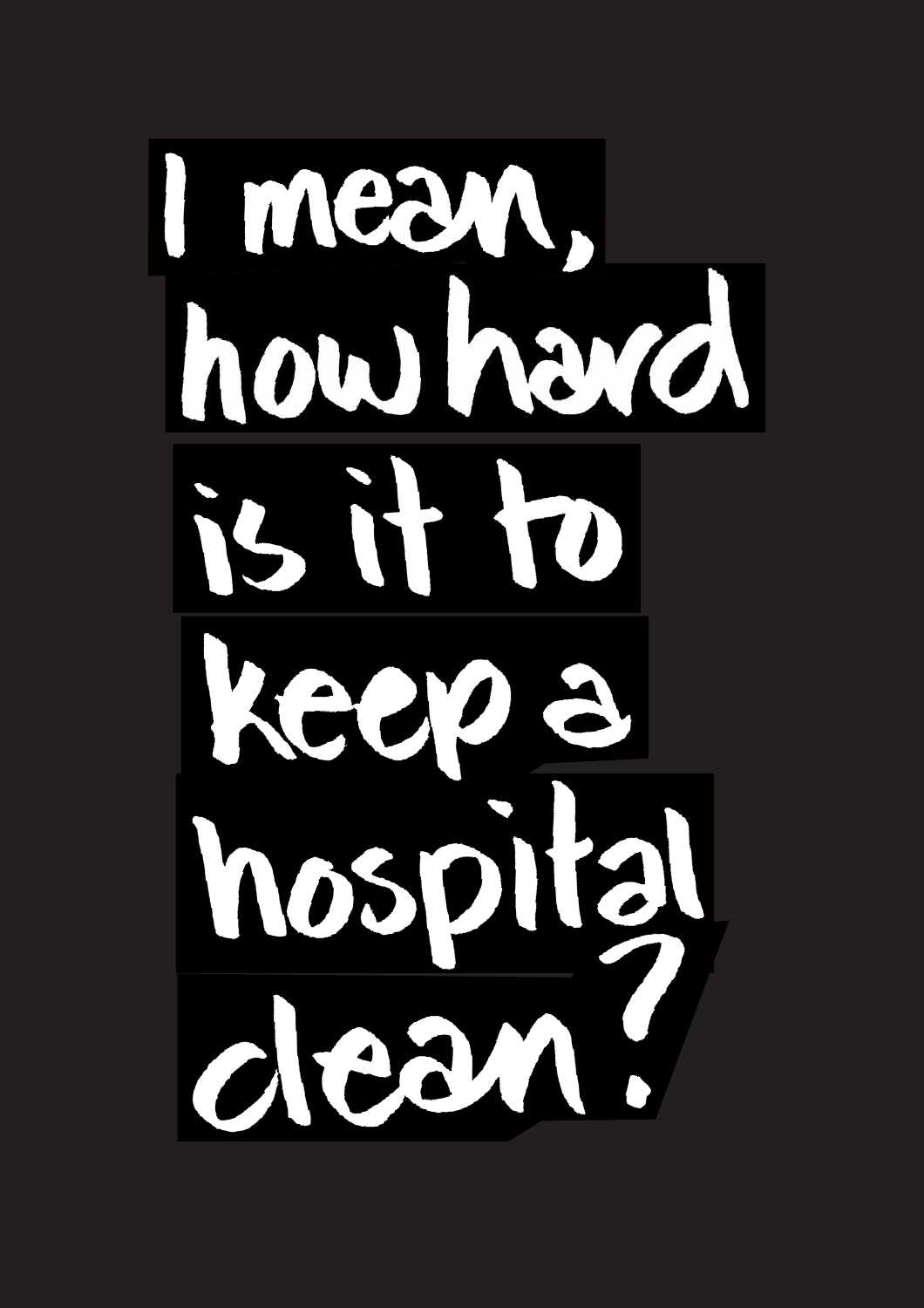### **Better Healthcare and Cleaner Hospitals**

We believe that everyone has the right to high quality healthcare, free at the point of use, delivered when and where they need it.

Record amounts of taxpayers' money have been spent on the NHS. Yet over a million people are still waiting for treatment, and average waiting times have gone up. More people die each year from infections they pick up in hospitals than on Britain's roads.

Taxpayers have not received value for money because the NHS has not been reformed. It is too impersonal, too inflexible, too centralised and too bureaucratic to respond to the needs of patients.

Staff in the health service – from doctors and nurses to porters and cleaners – work hard to deliver world class healthcare. But the system lets them down.

We have a clear plan of action to cut waiting times and clean up hospitals. We will increase funding, reduce bureaucracy, empower local professionals to operate local services and give greater choice to patients.

We will increase the NHS budget by £34 billion a year during our first Parliament – at least as much as Labour – from £1,450 per head to £2,000 per head. And we will ensure that the money reaches the front line.

We will radically reduce the number of Primary Care Trusts, abolish the Strategic Health Authorities and cut the number of quangos, inspectorates and commissions.

Centrally set targets on hospitals will be abolished. Patients will be treated according to clinical needs, not government targets.







II The NHS has been too centralised. We should trust local professionals -"<br>
We<br>
doc doctors and nurses  $\overrightarrow{II}$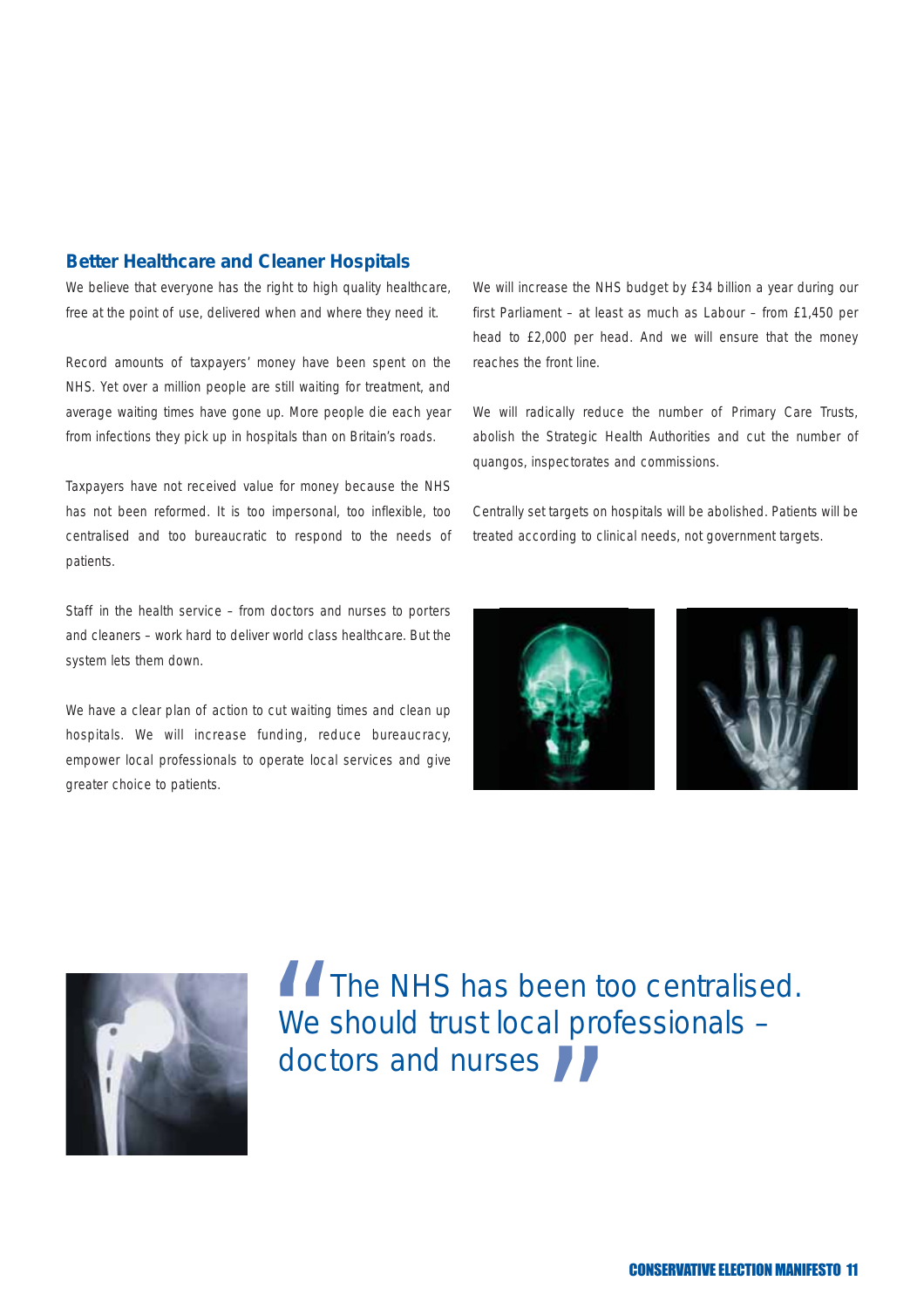

We will give power and responsibility to local professionals. All hospitals will have the freedom to hire staff, specialise and borrow to invest. In response to local demand, hospitals will have the flexibility to increase the number of individual rooms and invest in infection control teams. We will bring back matron, who will have the power to close wards for cleaning.

We will give patients and local GPs the right to choose the hospital or care provider that is right for them.

Funding will follow the patient and go directly to front-line care. Hospitals will be paid according to the treatments they deliver, rather than by Whitehall budgets. Small community hospitals which have the support of local patients and GPs will not be closed by bureaucrats.

Each year around 220,000 people without health insurance pay for important operations. We believe that providing a contribution based on the cost of half the NHS operation when people make these choices both recognises the tax they have paid towards the NHS and will help further reduce waiting lists.

Choice gives people power, a sense of purpose and control. It makes those who offer a service accountable to those who use it. It will give patients the clean hospitals and the shorter waiting times they want. Our policies will give everyone the kind of choice in healthcare that today only money can buy.

We believe that increased choice, combined with extra resources and freedom for local professionals, will end waiting lists as we know them during the life of the next Parliament.

As we live longer and expect more treatment and care to be available at home and in the community, social services will inevitably face greater demands. We will give people more control over their social care and introduce a partnership scheme so that no one is compelled to sell their home to pay for long-term care.

Carers who look after elderly or disabled relatives, including those suffering from long-term conditions, deserve more support. We will boost respite for carers and give them more choice and information about the support available.

We will ensure greater access to NHS dentistry by changing the way in which dentists are paid and offering patients a low monthly payment system to cover against large and unplanned bills.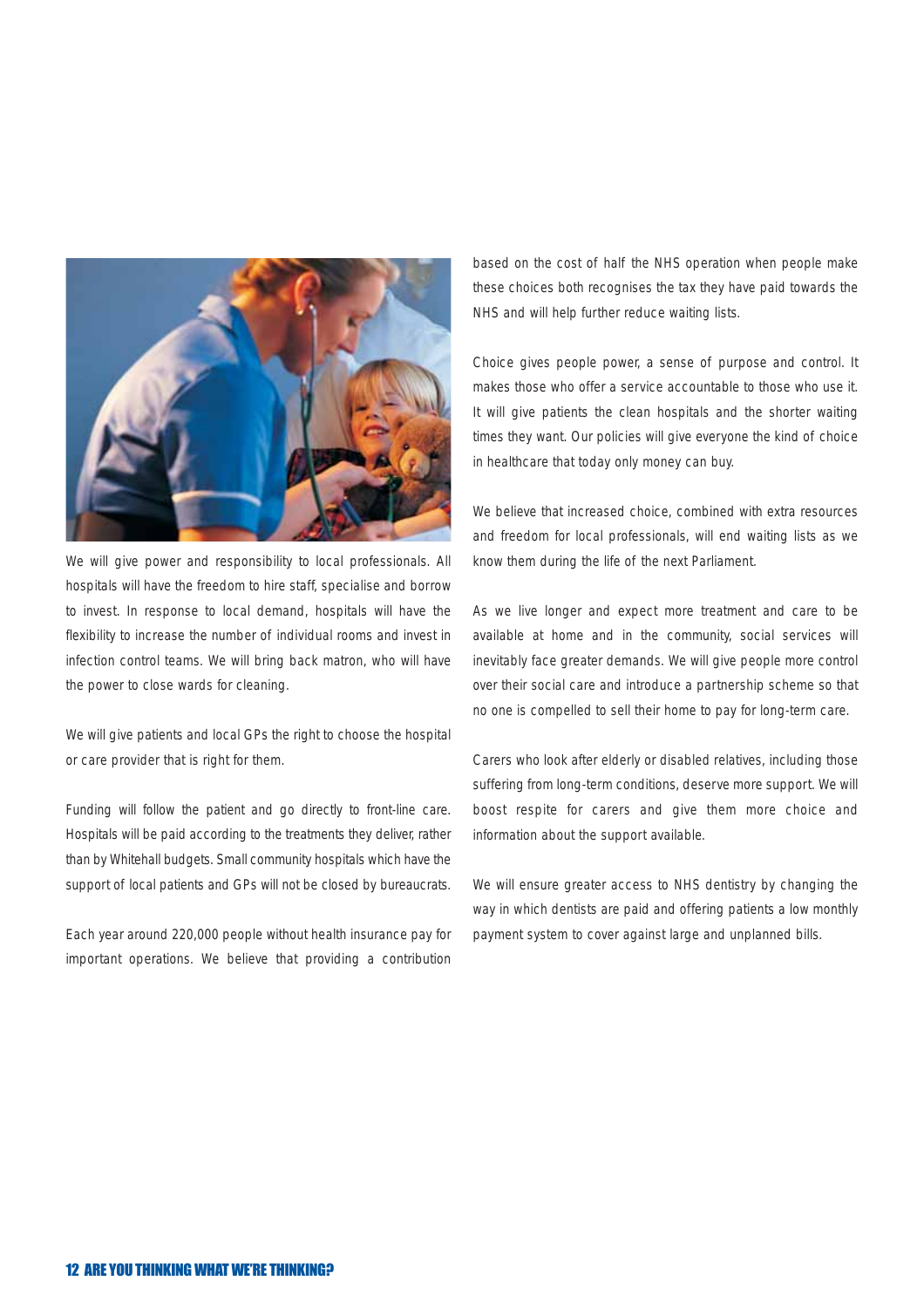

We will introduce health checks for immigrants in order to curb the spread of diseases such as TB and to protect access to our NHS. It is, after all, a national health service not a world health service. People coming to Britain for over 12 months from outside the EU will be required to undergo a full medical test. And anyone settling permanently here from outside the EU will have to demonstrate that they have an acceptable standard of health and that they are unlikely to impose significant costs or demands on Britain's health system.

Public health is important – it affects every family in our country. That is why a Conservative Government will take action to tackle sexually transmitted infections (STIs). In Britain today we face an STI epidemic. Today's sexually transmitted infections are tomorrow's NHS bills. It's time for a clear, bold and very public health TV campaign – young people need to know the risks involved and the precautions they can take.



### **Cleaner hospitals**

- **• More investment in local hospitals**
- **• Shorter waiting times and cleaner wards**
- **• Health professionals freed from Whitehall interference**
- **• More choice for patients**
- **• Support for family doctors**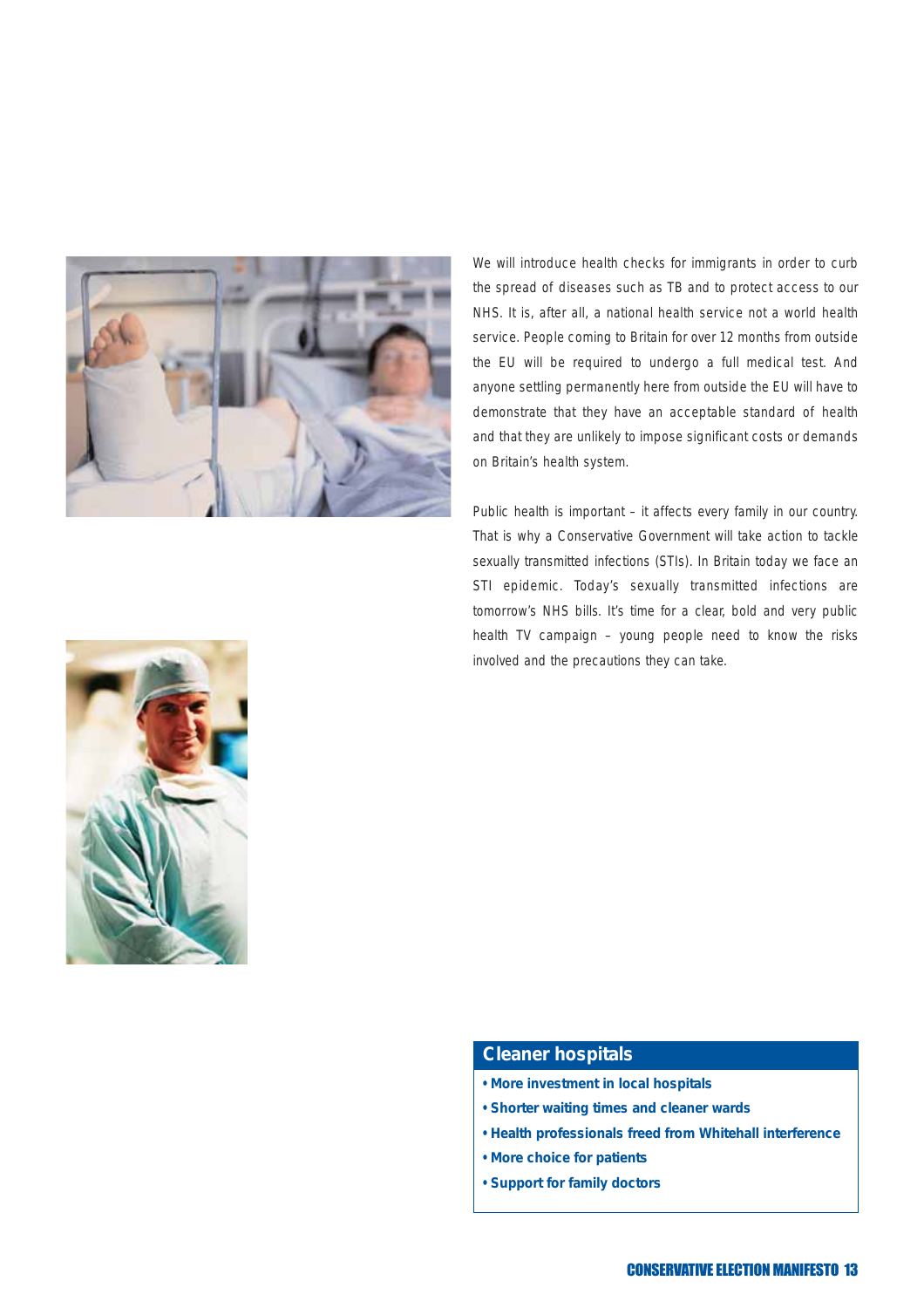# PUT MORE POLICE ON THE STREETS AND THEY'LL CATCH MORE CRIMINALS H'S NOT ROCKET SCIENCE IS IT?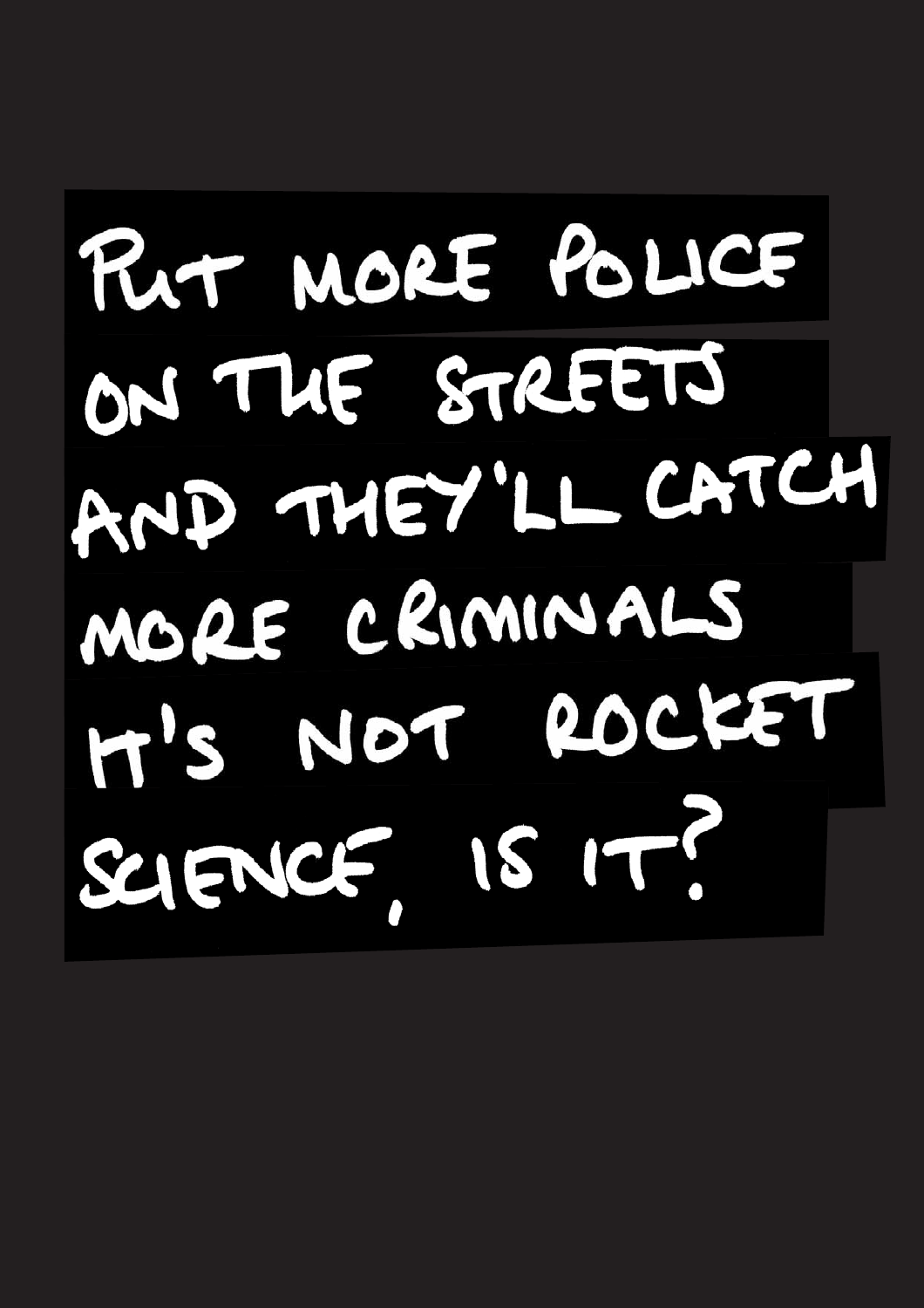### **Safer Communities and More Police**

Ensuring order is the first priority of government. Crime blights lives and ruins communities: it should not be excused, but condemned and punished. That means drawing a clear distinction between right and wrong, and restoring respect, discipline and decent values.

Crime today is out of control. There is a gun crime every hour. A million violent crimes are committed each year. Fewer than one in four crimes are now cleared up.

Criminals have a better chance of getting away with breaking the law today than at any time in the last 25 years.

Anti-social behaviour – vandalism, graffiti, binge-drinking, threatening behaviour – is a growing concern in all our communities.

Too many of Mr Blair's responses have been gimmicks, some of which, like marching yobs to cash machines, were never even introduced.

It doesn't have to be that way. Crime can be cut. Anti-social behaviour can be confronted. Communities can and should be made safe for the law-abiding. It requires active community policing and a relentless focus on catching, convicting and punishing criminals.

Labour's centralised control of the police has sapped officers' morale, increased bureaucracy and undermined public confidence.

It is time to change direction. We will recruit 5,000 new police officers each year, radically cut paperwork and introduce genuine local accountability, through elected police commissioners.

Giving local people a say over police priorities will lead to genuine neighbourhood policing with officers based in the locality clearly focused on zero tolerance.

When criminals are caught they should be punished properly. If appropriate they should be sent to prison, and in any event encouraged to reform their ways. None of these things happens properly today.

**11** Our society needs more respect, discipline and decent values. Crime is wrong and should be *II*<br>and<br>pun punished, not excused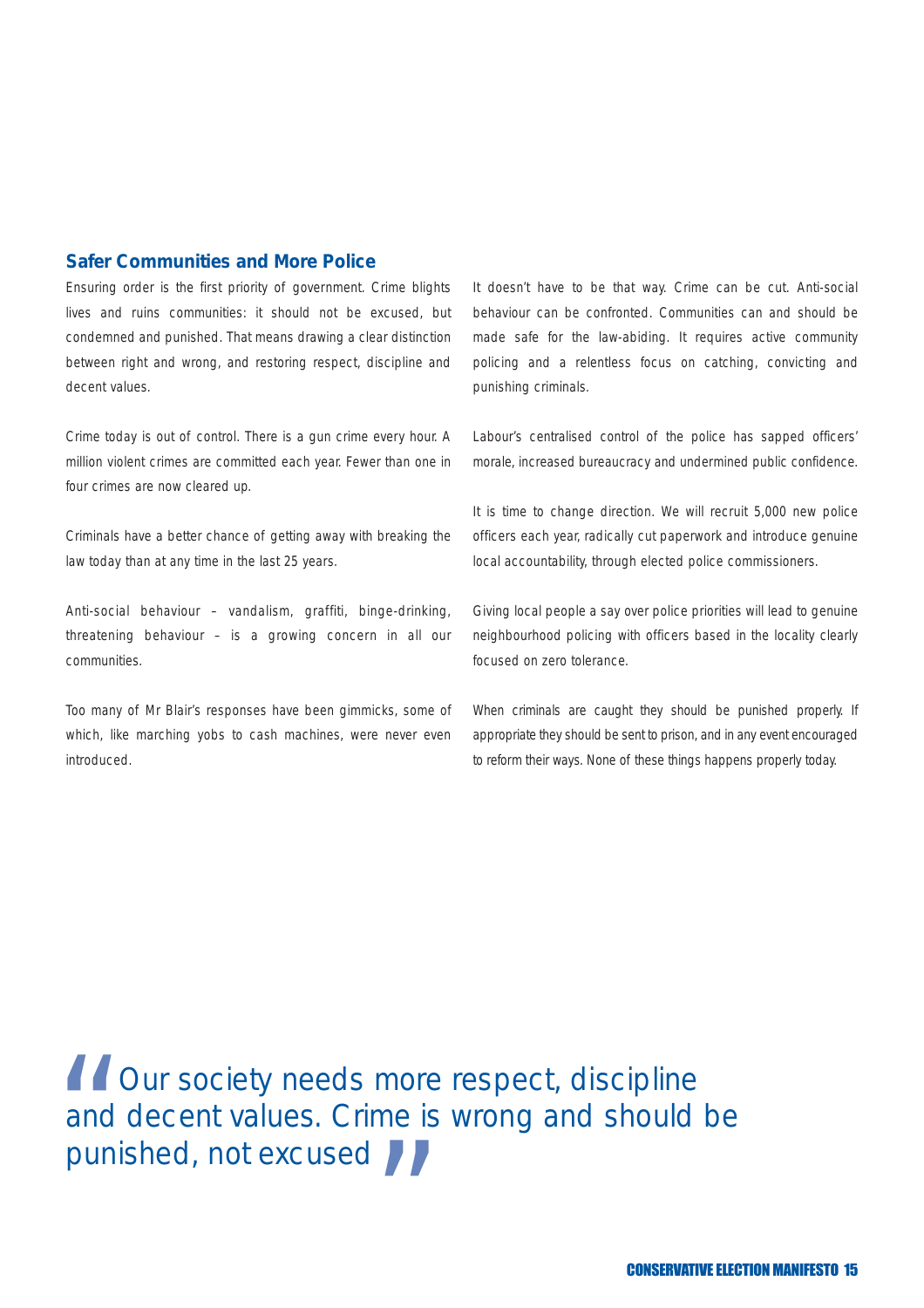So, we will end Labour's early release from prison scheme and provide 20,000 extra prison places.

We will introduce honesty in sentencing so that criminals serve the full sentence handed down by the court. They will be told, in open court, the minimum time that they will serve behind bars.

There is much that can be done to improve the justice system – the police, courts and the prison and probation services. But they only pick up the pieces of problems whose roots often lie elsewhere.

Our goal is to reverse the drift towards communities that are blighted by crime, where people live in fear. We will deliver safer neighbourhoods where the streets belong to the law-abiding.

We will start at school by ensuring proper discipline.

We will break the link between drugs and crime by massively expanding treatment programmes, including 25,000 residential rehab places (compared with fewer than 2,500 places today), and by giving all young users of hard drugs a straight choice – effective treatment or appearing in court. We will stop sending mixed messages on drugs by reversing Labour's reclassification of cannabis as a less serious drug, changing it from class 'C' back to class 'B'.

We will support the social institutions – families, schools, voluntary bodies and youth clubs – that can prevent crime and drug dependency before it starts.

A Conservative Government will place the highest possible priority on combating the threat from terrorism. This requires a coordinated response right across government, including funding for the intelligence services, training for the emergency services, robust anti-terror laws, controlled immigration and rigorous arrangements for the extradition and deportation of terrorist suspects. That's why we will appoint a Homeland Security Minister to co-ordinate our national response.



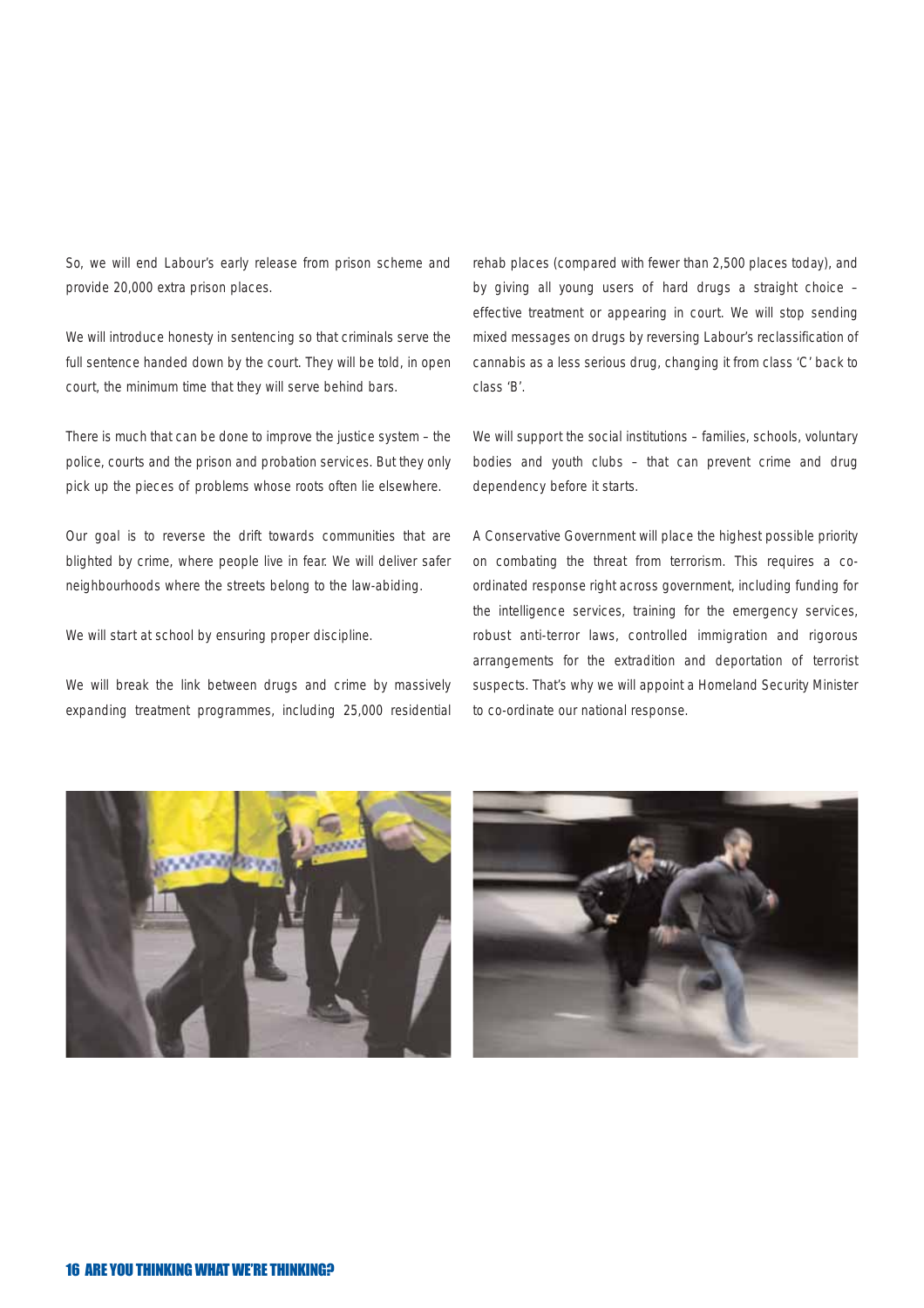

### **More Police**

- **5,000 extra police a year**
- **Less paperwork and political correctness**
- **More rehab places for addicts**
- **Tougher sentences for career criminals**
- **Prisoners to serve their sentences in full**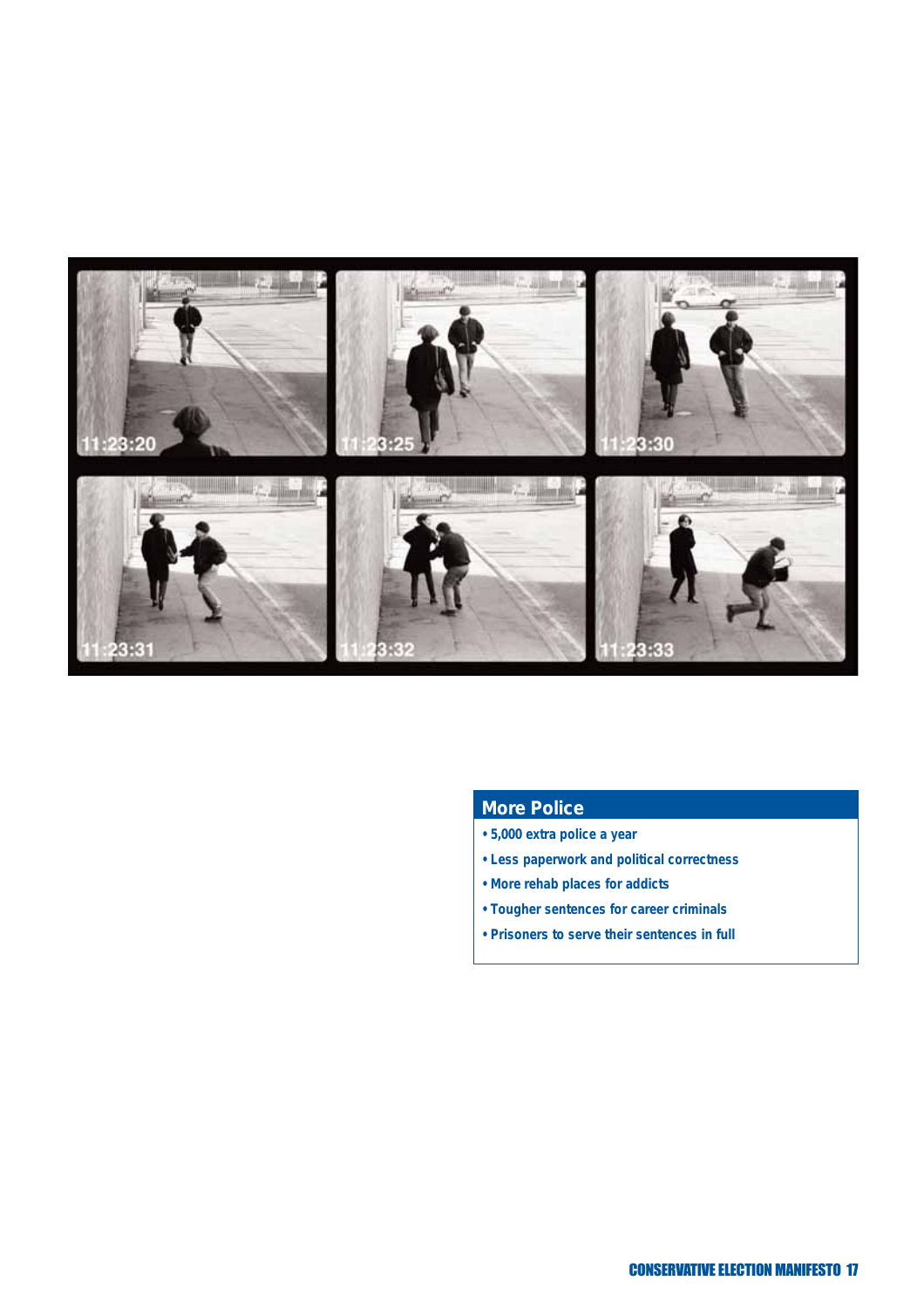# IL'S not racist to impose limits on immigration.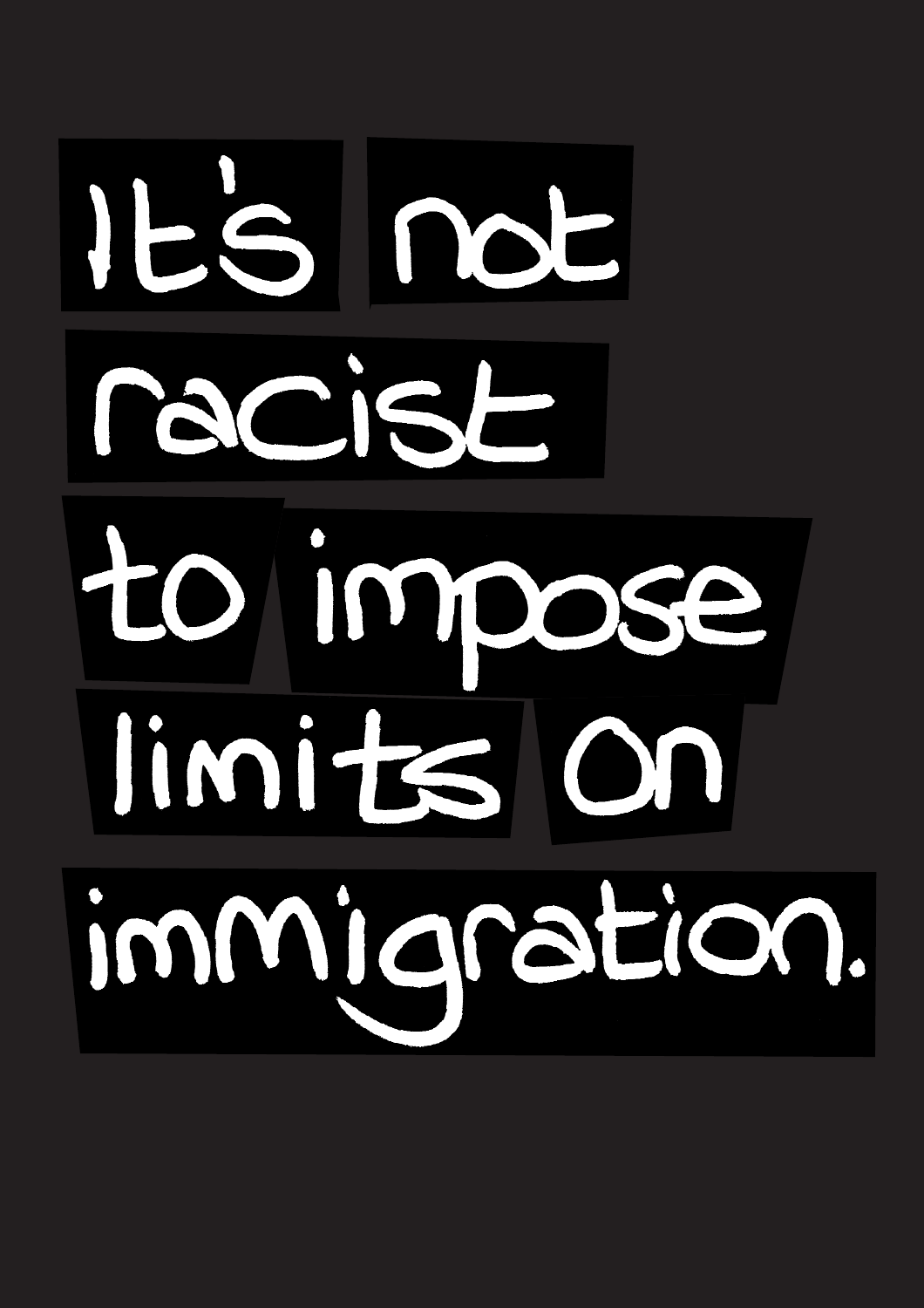### **Secure Borders and Controlled Immigration**

Britain has benefited from immigration. We all gain from the social diversity, economic vibrancy and cultural richness that immigration brings.

But if those benefits are to continue to flow we need to ensure that immigration is effectively managed, in the interests of all Britons, old and new.

This Government has lost effective control of our borders. More than 150,000 people (net) come to Britain every year, a population the size of Peterborough. Labour see "no obvious upper limit to legal immigration".

Our asylum system is in chaos. Instead of offering a safe haven to those most in need, the current system encourages illegality. Desperate individuals are forced into the hands of people smugglers and when they reach Britain they are open to continuing exploitation in the underground economy. Only two out of every ten asylum seekers are found to have a genuine claim.

Britain has reached a turning-point. That is why a Conservative Government will bring immigration back under control. We have set out a series of practical and considered steps to restore control and fairness to our immigration system.

First of all we will take proper control of our borders. We will ensure 24-hour surveillance at our ports, and restore full embarkation controls. Border security is currently divided between seven different bodies reporting to three different cabinet ministers. We believe that the time has now come to establish a British Border Control Police, whose sole job will be to secure Britain's borders.

We will introduce a points-based system for work permits similar to the one used in Australia. This will give priority to people with the skills Britain needs.

# We welcome people who want to work hard and make  $\frac{11}{1}$  wand

On asylum, a Conservative Government will not allow outdated and inflexible rules to prevent us shaping a system which is more humane, more likely to improve community relations and better managed. So we will take back powers from Brussels to ensure national control of asylum policy, withdraw from the 1951 Geneva Convention, and work for modernised international agreements on migration. a positive contribution<br>On asylum, a Conservative Government will not allow outdated<br>inflexible rules to prevent us shaping a system which is<br>humane, more likely to improve community relations and b<br>managed. So we will tak

Our objective is a system where we take a fixed number of refugees from the UNHCR rather than simply accepting those who are smuggled to our shores. Asylum seekers' applications will be processed outside Britain.

We will set an overall annual limit on the numbers coming to Britain, including a fixed quota for the number of asylum seekers we accept. Parliament will set, and review, that number every year.

We are committed to making a continued success of Britain's diversity. There should be popular consent for further demographic change. And the best way to secure continuing support for future migration is by showing that government has control of our borders. Refusing to set a limit on new migrants is irresponsible politics. Only the Conservatives take this issue seriously enough to insist on a limit, and will introduce the policies necessary to police it.

### **Controlled Immigration**

- **Australian-style points system for work permits**
- **Parliament to set annual immigration limit**
- **UK to take fair share of refugees**
- **24-hour security at ports**
- **British Border Control Police**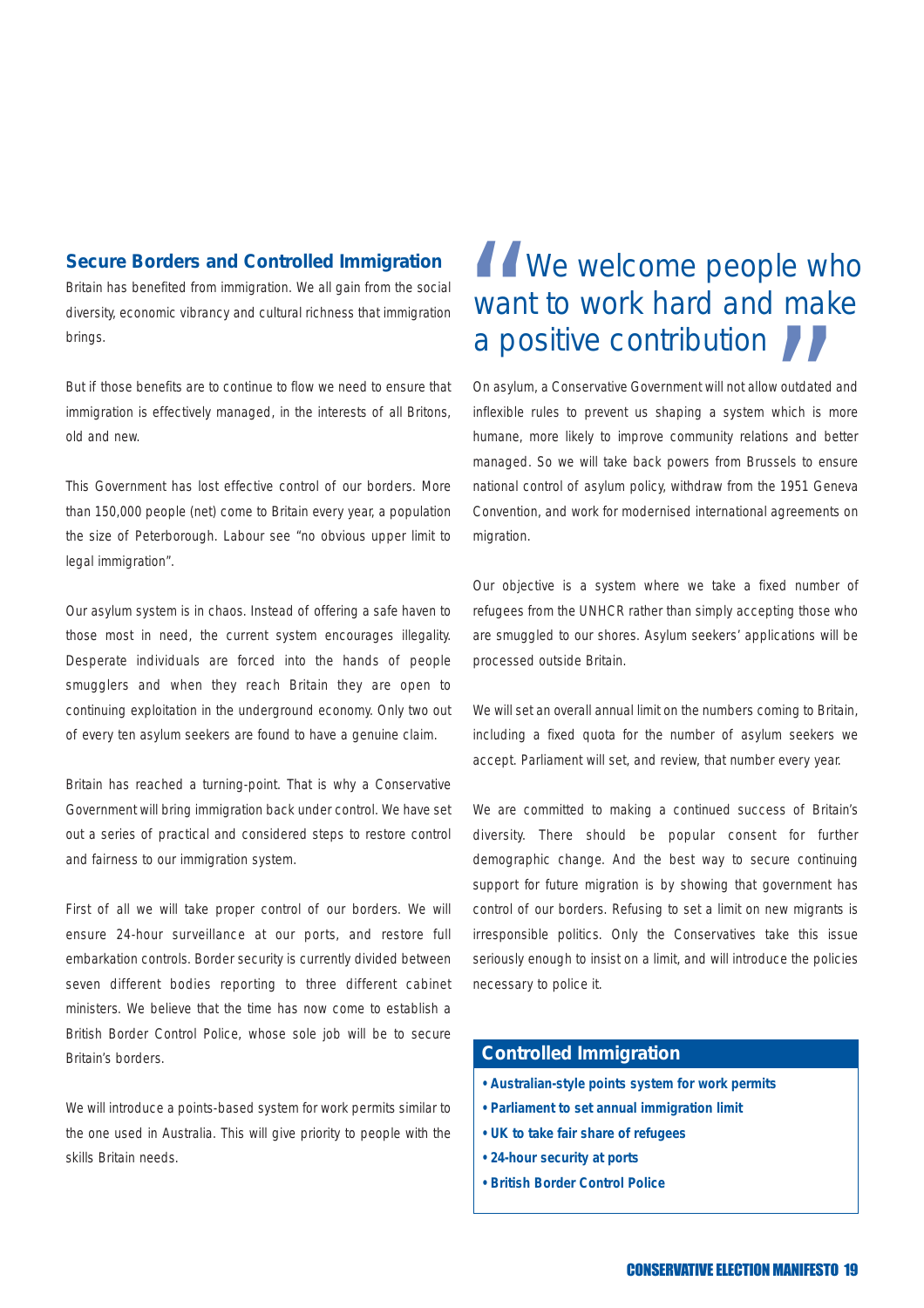# **Why can't politicians be more accountable?**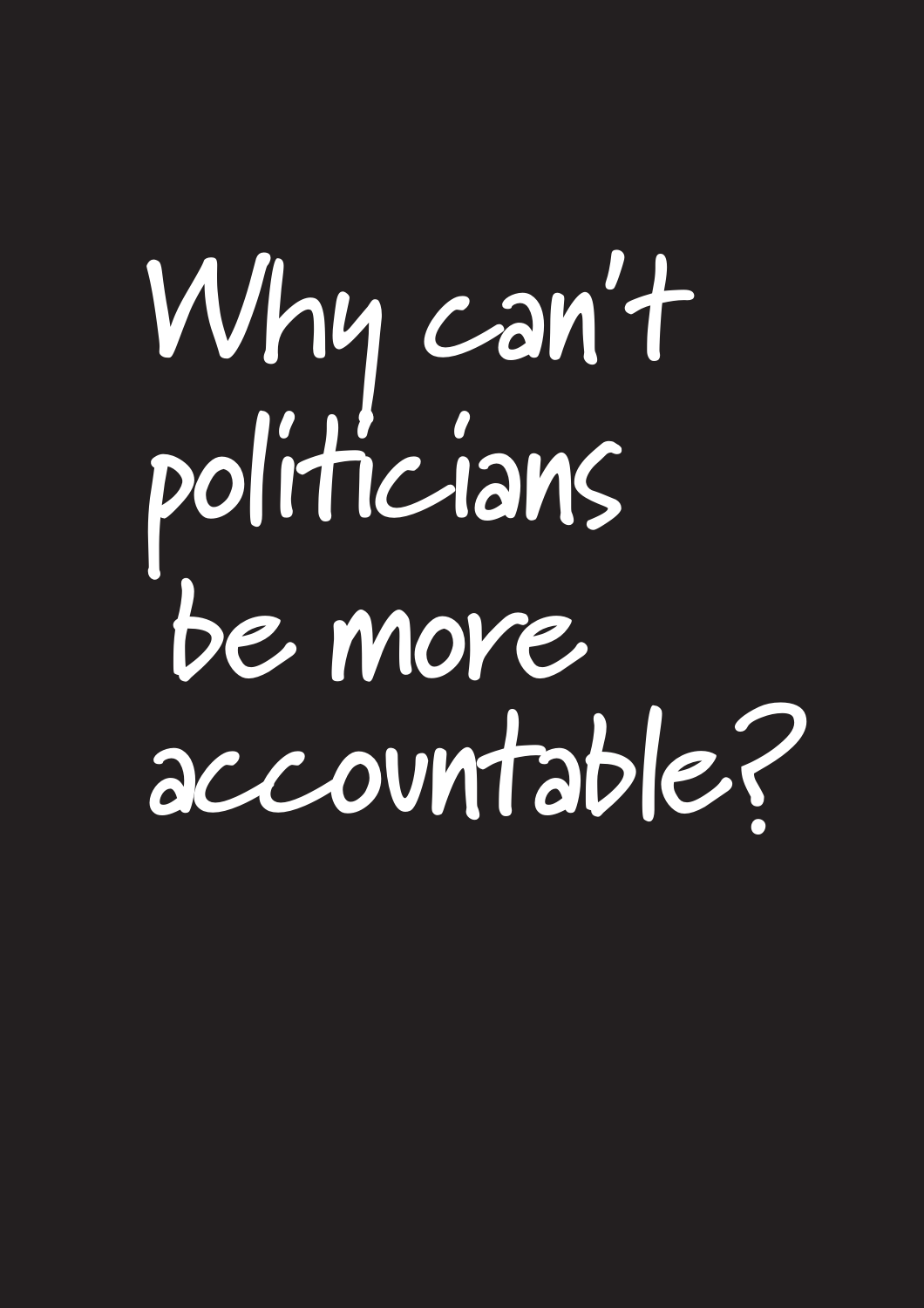### **Accountability**

In the real world, if you say you're going to do something, you do it. And if you fail, you can lose your job. That is accountability. Accountability is at the heart of good government and a healthy democracy. We all know that when people think they can get away with it, they won't do things as well as they should.

That's why we've published a Timetable for Action that sets out clearly what we will do, and when we will do it. And Michael Howard has made clear that ministers who fail to deliver will lose their jobs.

Under Mr Blair, the way we are governed has become less accountable, more complex and, ultimately, less democratic. Ministers don't take responsibility for their failures. Unprecedented powers have been given to new, unelected and remote bodies, including regional assemblies for which there is no popular support. The House of Commons has been steadily undermined, and proper reform of the House of Lords has been repeatedly promised but never delivered.

Conservatives understand that people identify with their town, city or county, not with arbitrary "regions". We will abolish Labour's regional assemblies. Powers currently exercised at a regional level covering planning, housing, transport and the fire service will all be returned to local authorities.

The House of Commons needs to be made more capable of standing up to the executive. We will strengthen select committees and make time for proper scrutiny of all legislation. As part of our drive for efficiency across Whitehall and Westminster, we will cut the number of MPs by 20 per cent. We will seek cross-party consensus for a substantially elected House of Lords.

Conservatives believe that the Union of England, Scotland, Wales and Northern Ireland brings benefits to all parts of our United Kingdom.

We remain strongly committed to making a success of devolution in Scotland, so that it delivers for the Scottish people. In Wales we will work with the Assembly and give the Welsh people a referendum on whether to keep the Assembly in its current form, increase its powers or abolish it.

But devolution has brought problems of accountability at Westminster.

# II We believe in giving more power to individuals, families and communities  $\frac{1}{2}$  fam "<br>"<br>"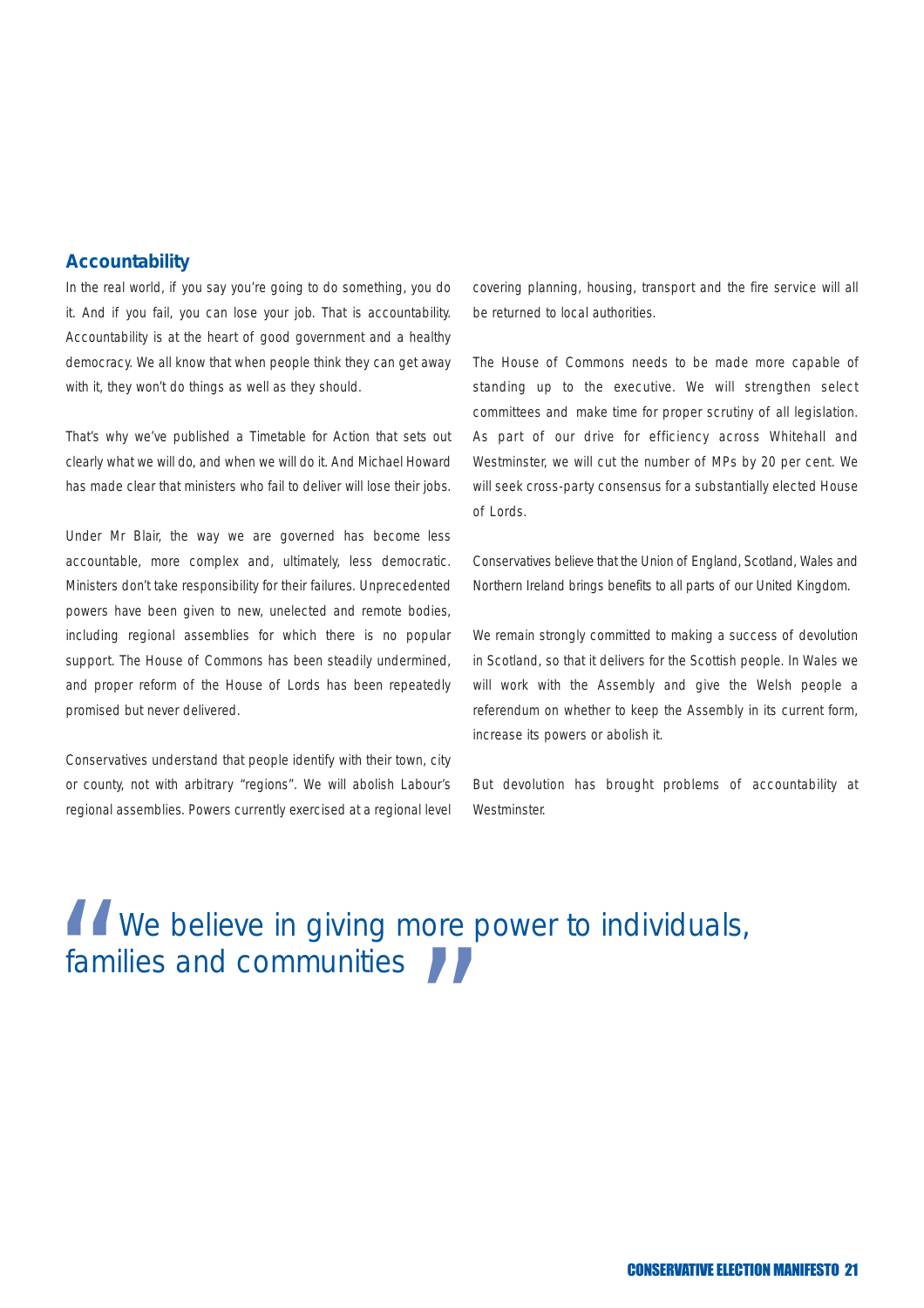Now that exclusively Scottish matters are decided by the Scottish Parliament in Edinburgh, exclusively English matters should be decided in Westminster without the votes of MPs sitting for Scottish constituencies who are not accountable to English voters. We will act to ensure that English laws are decided by English votes.

We are committed to supporting Northern Ireland's position within the United Kingdom in accordance with the consent principle. We will continue to work for a comprehensive political settlement, based on the principles of the Belfast Agreement. We will not accept any party into the government of Northern Ireland linked to a paramilitary organisation that holds on to illegal weapons and is engaged in any criminal activity. In the absence of devolved government, we will make direct rule more accountable.

#### **Communities, Transport and the Environment**

Britain draws great strength from its diversity. We are a country of vibrant urban centres, historic towns and an evolving countryside. It is both inefficient and insensitive to local communities to impose uniform control from Whitehall.

We believe in devolving power down to the lowest level so that local people are given greater control over their own lives.

Local councils should be accountable to voters. But under Labour, people's priorities have taken second place to centrally imposed targets and Whitehall inspection regimes. The cost to local taxpayers has increased rapidly, with council tax levels up 76 per cent since 1997. It has been a vicious circle – less representation and more taxation.

The Conservatives will liberate local government.

Local communities will have a greater say over planning decisions. We will also give new powers to help local councils to deal with those incidents, such as illegal traveller encampments, which breach planning laws. Together with clear guidance for police and our review of the Human Rights Act, this will ensure fairness for all, rather than special rules for different groups.

With greater power for local people will come less interference from central government. We will radically cut the burdens on local councils.

A Conservative Government will support creativity and excellence in the arts. Instead of Labour's centralised bureaucracy and political interference, including in the National Lottery, we will devolve funding and decision-making while ensuring that the lottery supports the arts, heritage, sport and charities.

The most powerful form of devolution is to individuals and families. The Right to Buy for council tenants extended home ownership, transformed many of Britain's housing estates and expanded our property-owning democracy.

A Conservative Government will extend this right to tenants of housing associations. Our plans to boost shared ownership schemes, and give social housing tenants the right to own a share of their home, will also benefit first-time buyers.

Empowering individuals also means giving them the opportunity to get around Britain more quickly and safely. A modern economy depends on it.

A Conservative Government will end Labour's war on the motorist. We will modernise Britain's road network and review all speed cameras to ensure they are there to save lives, not make money.

We will bring stability to the rail network, avoiding further costly and inefficient re-organisation. Successful train operating companies will have their franchises extended to allow companies to invest in improved stations, car parks, facilities and rolling stock.

A commitment to safeguarding our environment lies deep in Conservative thinking. We instinctively understand the importance of conservation, natural beauty and our duty of stewardship of the earth.

A Conservative Government will call a halt to Labour's plans to concrete over our green fields. We will promote development on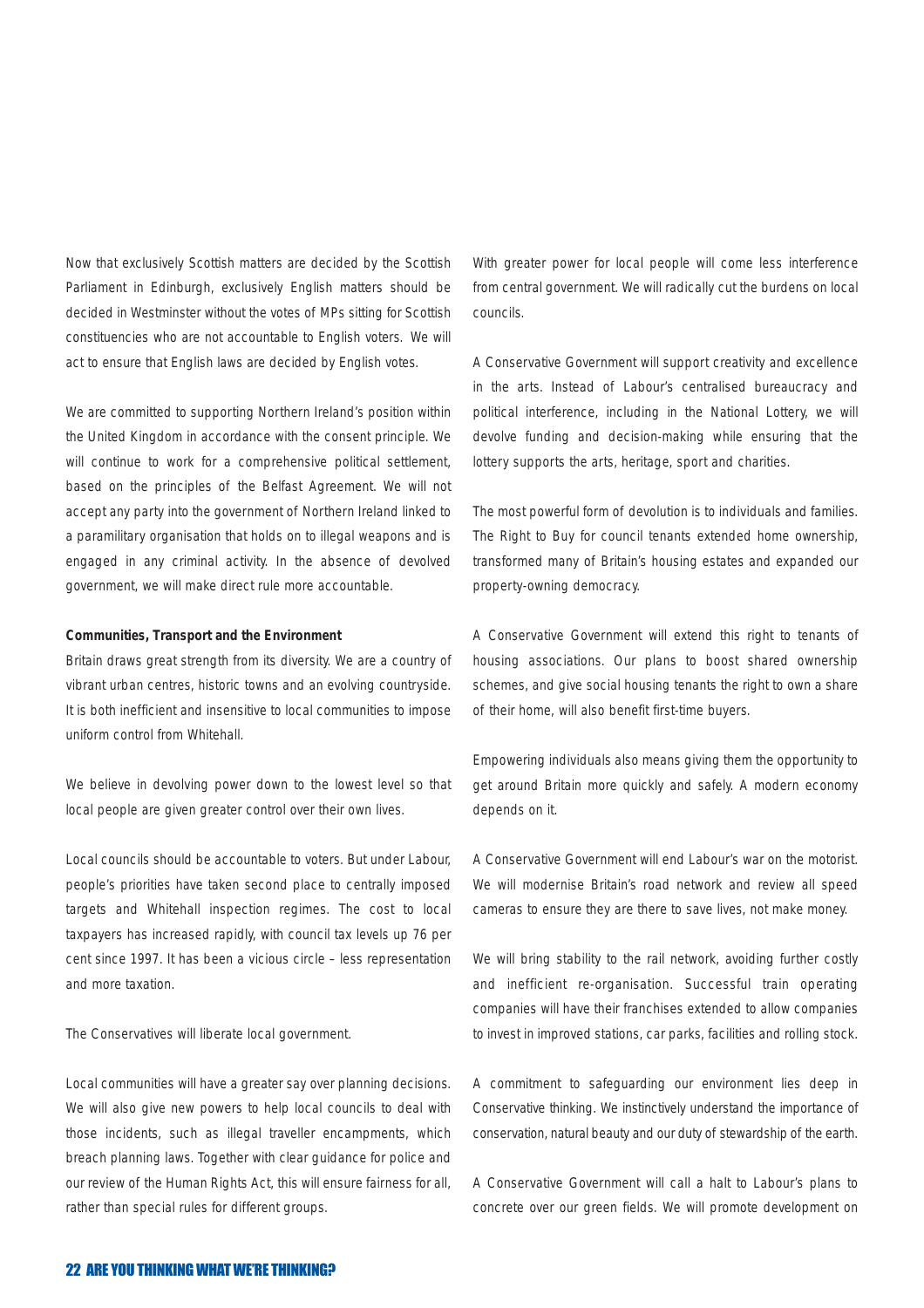brownfield sites and establish more Green Belts with tighter development rules.

To ensure Britain plays its part in combating climate change, we will phase out the use of harmful HFCs and deliver greater incentives to make homes more energy-efficient. Through cuts in Vehicle Excise Duty and increased grants, we will significantly reduce the cost of cars with low carbon emissions. We believe that households and businesses should recycle an increasing amount of their waste.

A Conservative Government will guarantee the security and sustainability of Britain's energy supplies. We will do this by supporting the development of a broad range of renewable energy sources. We also recognise that energy efficiency must play an increasingly important role in our energy policy.

Conservatives understand the pressures on the livelihoods of those who work in rural areas.

We value the diverse nature of our nation and believe in defending traditional liberties. A Conservative Government will therefore introduce a Bill, and offer Parliament a free vote, to overturn the Government's ban on hunting with dogs.

Britain's farmers operate to some of the highest animal welfare standards in the world and help to preserve the countryside for all of us to enjoy. We will introduce a Bill to ensure honest labelling of food and stem the flow of expensive new regulation. We will support initiatives, such as farmers' markets and local food projects, that enable British customers to support Britain's farmers. The Little Red Tractor mark denotes high British animal welfare and production standards. We will insist that all publicly procured food carries this mark.

We will press for further reform of the Common Agricultural Policy, to make it less burdensome for farmers and taxpayers alike. And we will promote legislation to strengthen and update animal welfare.

| <b>Housing and Planning</b>             |                                                    |
|-----------------------------------------|----------------------------------------------------|
|                                         | • The Right to Buy for housing association tenants |
| • Protecting the Green Belt             |                                                    |
|                                         | . Action against illegal traveller camps           |
| <b>Transport</b>                        |                                                    |
| • A modern road network                 |                                                    |
| . Review of all speed cameras           |                                                    |
| • Longer rail franchises                |                                                    |
| <b>Environment</b>                      |                                                    |
| · Harmful HFCs phased out               |                                                    |
|                                         | . Lower VED for environmentally friendly cars      |
| • Clear labelling for British food      |                                                    |
| <b>Accountability</b>                   |                                                    |
| <b>· English votes for English laws</b> |                                                    |
|                                         | . Abolition of regional assemblies                 |
| . A stronger Parliament                 |                                                    |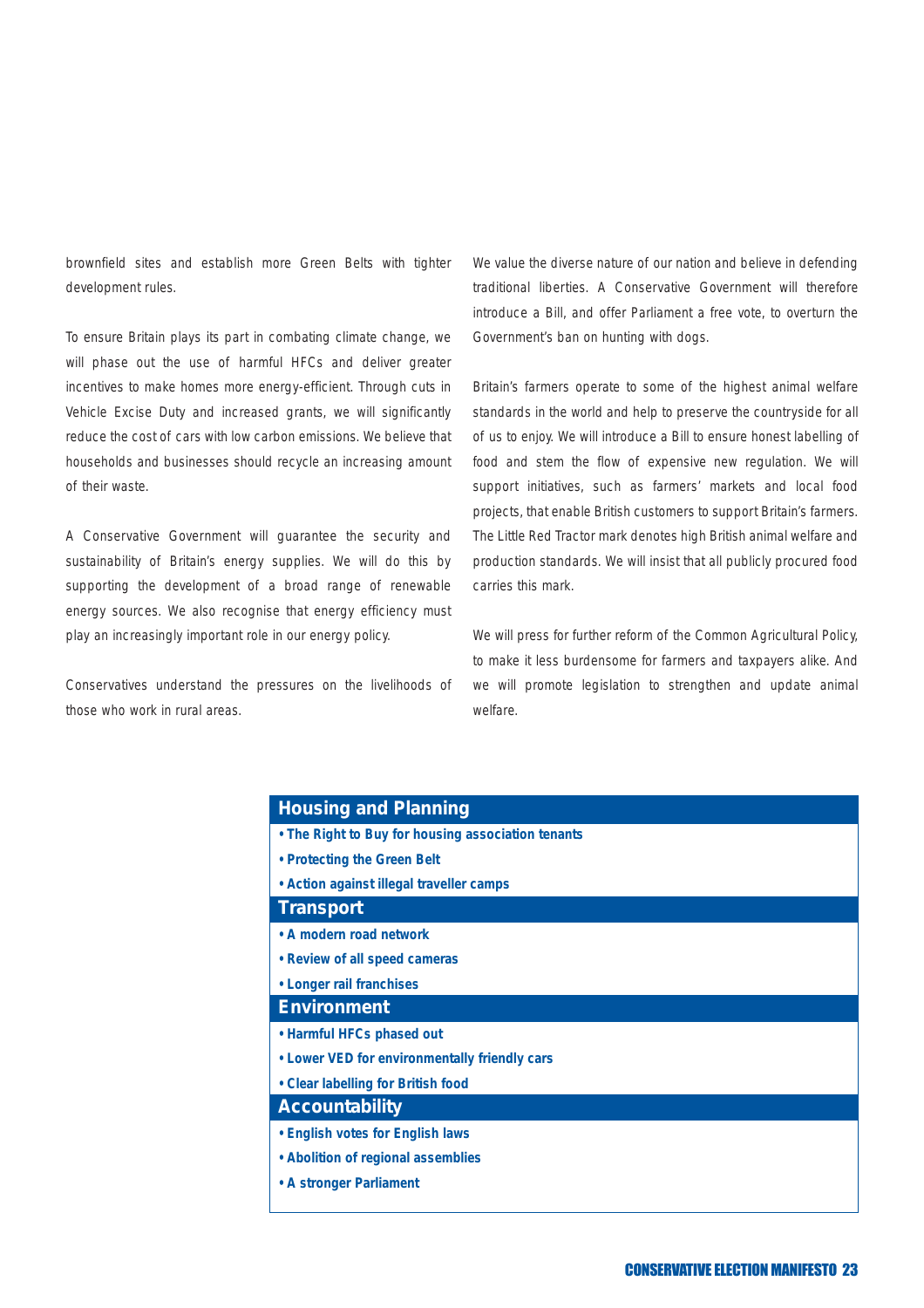Obviously the world is more dayerous and we're got to heep up our guard.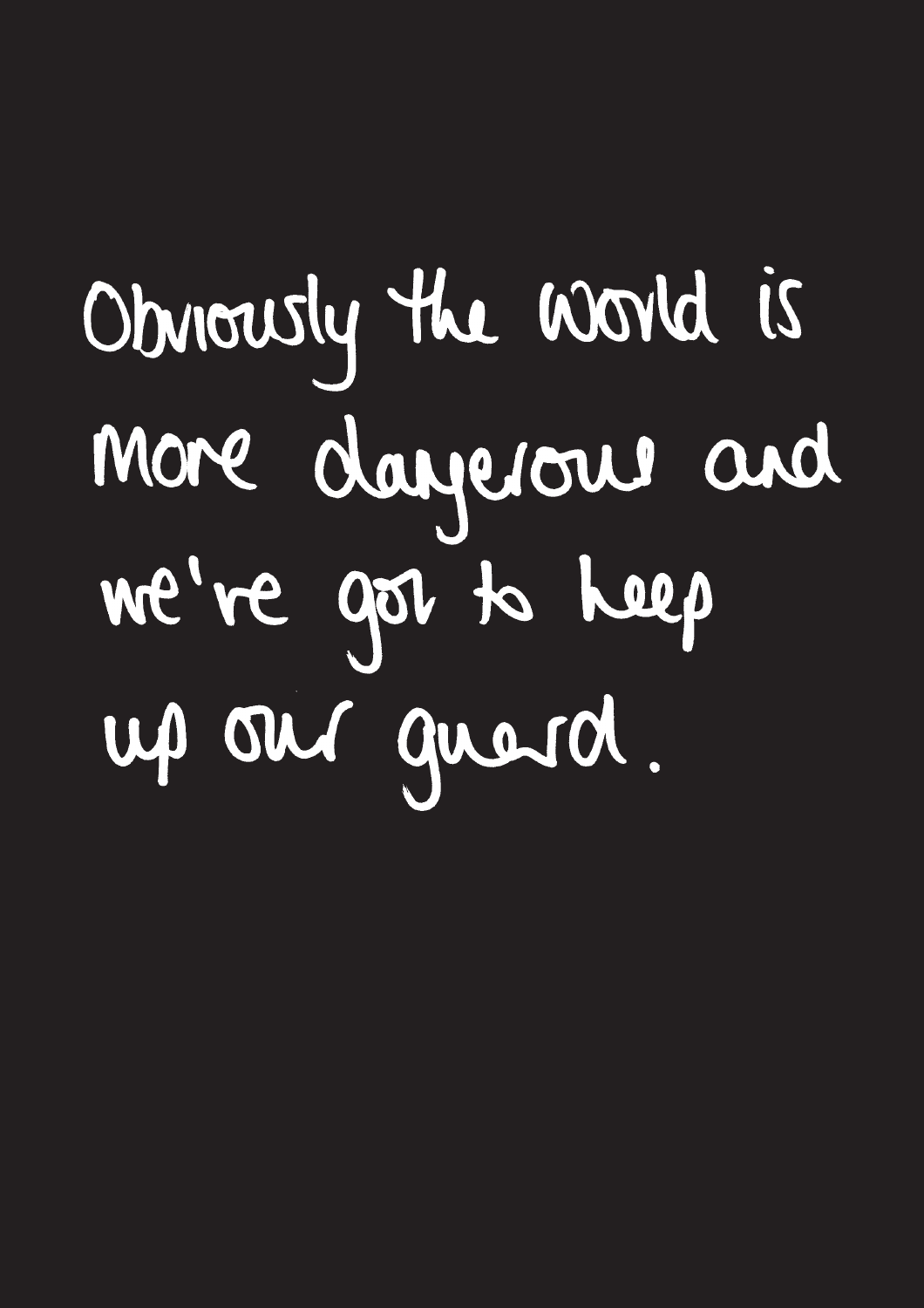### **Defending our Freedoms**

Britain plays a unique role in the world. We are the only nation that is one of the five permanent members of the United Nations Security Council, a net contributor to the European Union, a member of the G8, at the centre of the Commonwealth family of nations and a leading member of NATO. We are a global trading nation with interests in every continent. As the world's fourth largest economy, we have the potential to be a powerful force for good.

These durable strengths allow Britain to defend our interests and promote our values across the globe.

As a country, we have been in the vanguard of freedom's advance, a friend to the growth of democracy, an advocate of the rule of law, a defender of the oppressed and a robust protector of our people's security.

But, under this Government, Britain's ability to defend its interests and secure valuable freedoms has been undermined. Our Armed Forces, the vital muscle which allows us to punch above our weight, have been allowed to weaken. And our relations with the European Union have been mismanaged in a way which threatens not just British interests, but the capacity of the continent to adapt flexibly to the future.

A Conservative Government will strengthen our Armed Forces within NATO by spending £2.7 billion more than Labour on the front line by 2007-08.

Those serving in our Armed Forces are vitally important to us, so we must take care of the people most important to them. A Conservative Government will support service families. They deserve decent homes, good schools for their children, and the chance to spend as much time as possible with their families.

We will make the Army stronger. A Conservative Government will preserve the regiments Labour would abolish and improve the supply and procurement of weaponry.

We should support our Armed Forces and our foreign policy should serve the British national interest  $\frac{11}{100}$ **"**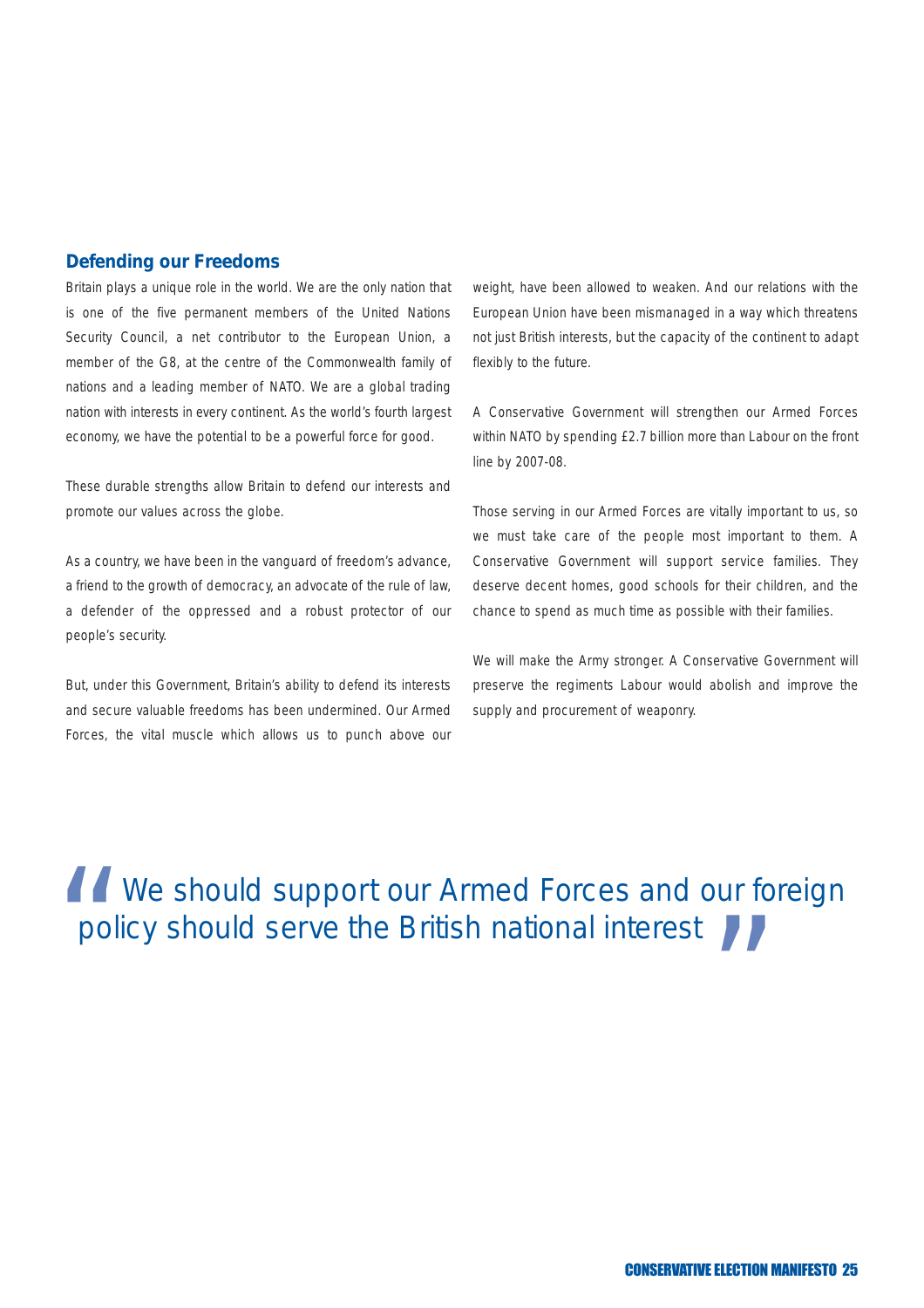

We will save warships Mr Blair would scrap. A Conservative Government will support European co-operation on defence but we strongly believe that such co-operation should take place within the framework of NATO.

If a Conservative Government ever has to take the country to war, we will tell the British people why. Mr Blair misrepresented intelligence to make the case for war in Iraq, and failed to plan for the aftermath of Saddam Hussein's downfall. It is nevertheless the case that a democratic Iraq would be a powerful beacon of hope in a troubled part of the world. So we believe that Britain must remain committed to rebuilding Iraq and allowing democracy to take hold. And a Conservative Government will work to achieve peace in the Middle East based on the principle of Israel secure within its borders and a viable Palestinian state.

Conservatives support the cause of reform in Europe and we will co-operate with all those who wish to see the EU evolve in a more flexible, liberal and decentralised direction. We oppose the EU Constitution and would give the British people the chance to reject

its provisions in a referendum within six months of the General Election. We also oppose giving up the valuable freedom which control of our own currency gives us. We will not join the Euro.

In a reformed Europe, the restrictive employment laws of the Social Chapter will have to give way to more flexible working. We will ensure that Britain once again leads the fight for a deregulated Europe by negotiating the restoration of our opt-out from the Social Chapter.

The common policies on agriculture and fisheries are unsustainable, damaging to free trade and conservation, and waste huge sums of money. The CAP needs further and deeper reform. And, because fisheries would be better administered at the national level, we will negotiate to restore national and local control over British fishing grounds. We are determined to ensure national control in this area.

We will also build on the success of enlargement, making Europe more diverse by working to bring in more nations, including Turkey.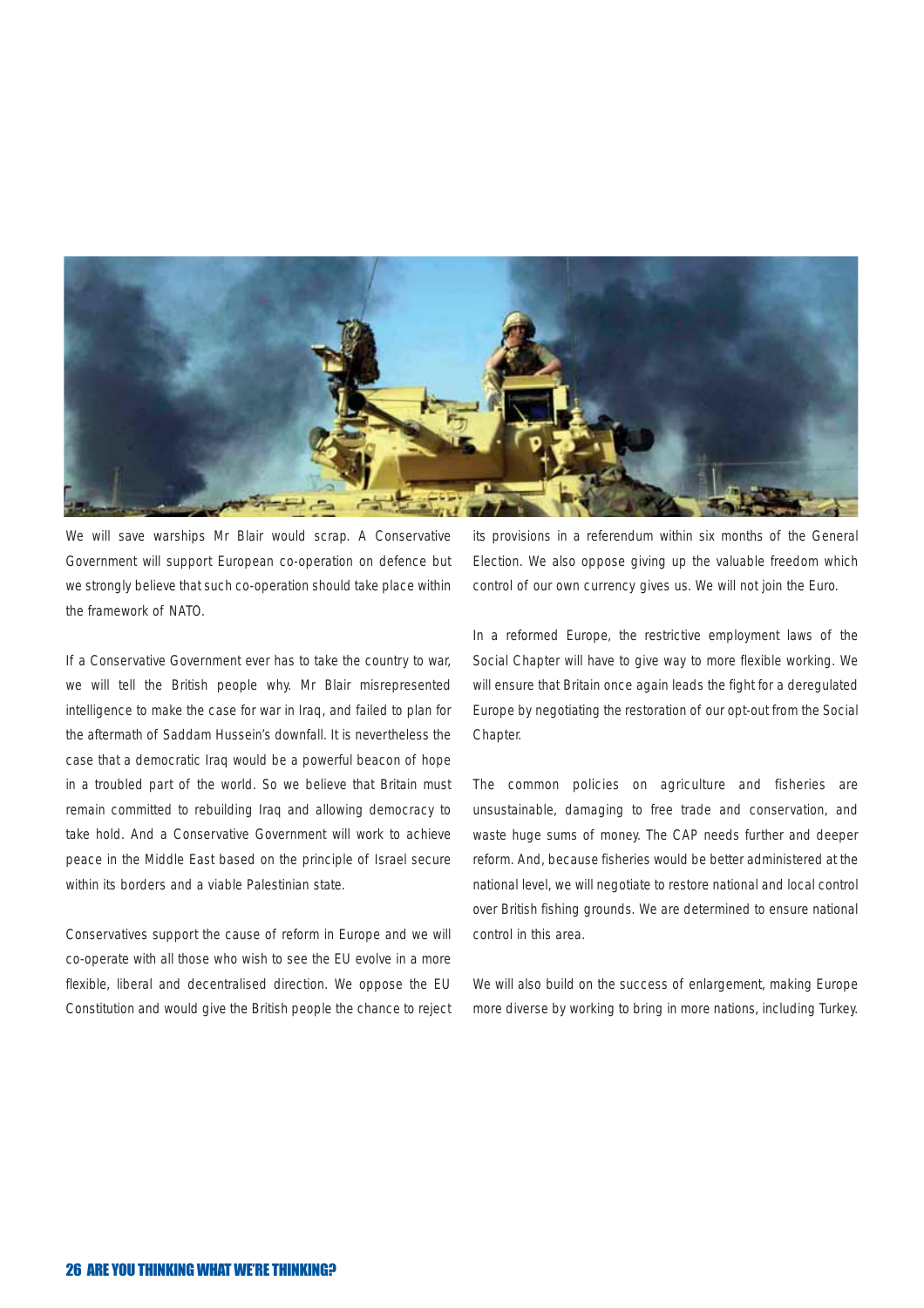

We value Britain's membership of the European Union, but our horizons extend much further. A key element of British foreign policy under a Conservative Government will be fighting world poverty. We will support further action on debt relief and will work to meet the UN target of spending 0.7 per cent of national income on overseas aid by 2013. We believe that British aid programmes are among the best in the world, so we will negotiate to increase British national control over our international aid spending.

Above all, we recognise that there is a vital thread that links open markets, free trade, property rights, the rule of law, democracy, economic development and social progress. We will use our global influence to champion these principles in the interests of the developing world.

### **Britain and the World**

- **No to the Euro and EU Constitution**
- **More and better aid to tackle global poverty**
- **Stronger Armed Forces**
- **Keeping NATO at the heart of our foreign policy**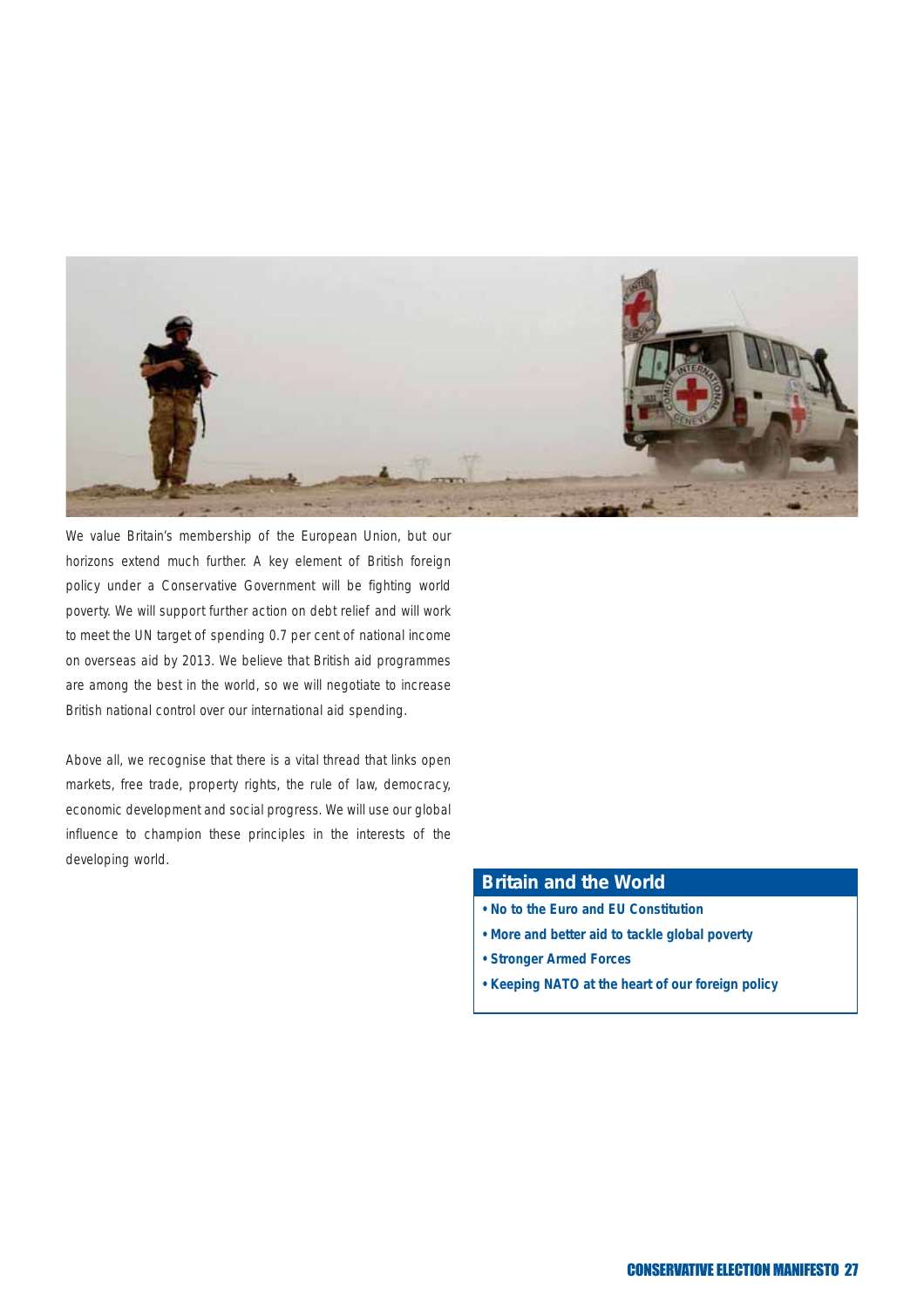### **The Choice at this Election**

The choice before voters is very clear.

They can either reward Mr Blair for eight years of broken promises and vote for another five years of talk.

Or they can vote Conservative, to support a party that has taken a stand and is committed to action on the issues that matter to hardworking Britons.

**For detailed information visit www.conservatives.com**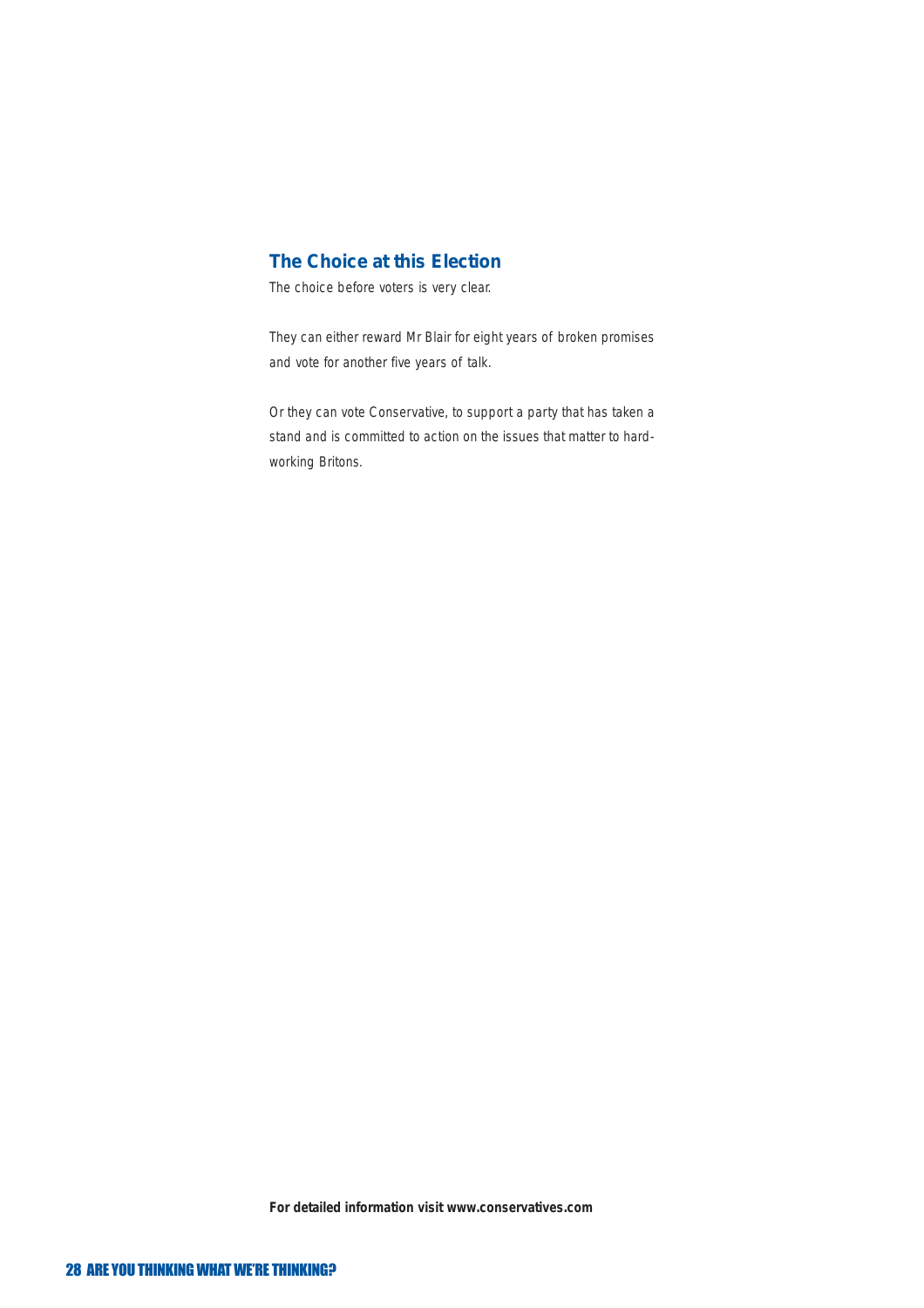

**Within the first month, we will start the recruitment of an extra 5,000 police officers each year.** 

cleaner hospitals

**Within the first month, we will bring back Matron to take charge and deliver clean and infection-free wards.**

Lower Taxes

**Within the first month, our first Budget will cut wasteful government spending, stop Labour's third term tax rises and lower taxes.**

School discipline

Within the first day, we will set out plans to give head teachers<sup>the</sup> power to expel disruptive pupils.

controlled immigration

**Within the first month, we will set in train 24-hour surveillance at ports of entry.**

Accountability

**Within the first day, we will set a date for the referendum on the European Constitution, in which we will campaign for a "no" vote.**

## ARE YOU THINKING WHAT WE'RE THINKING?

## IT'S TIME FOR ACTION